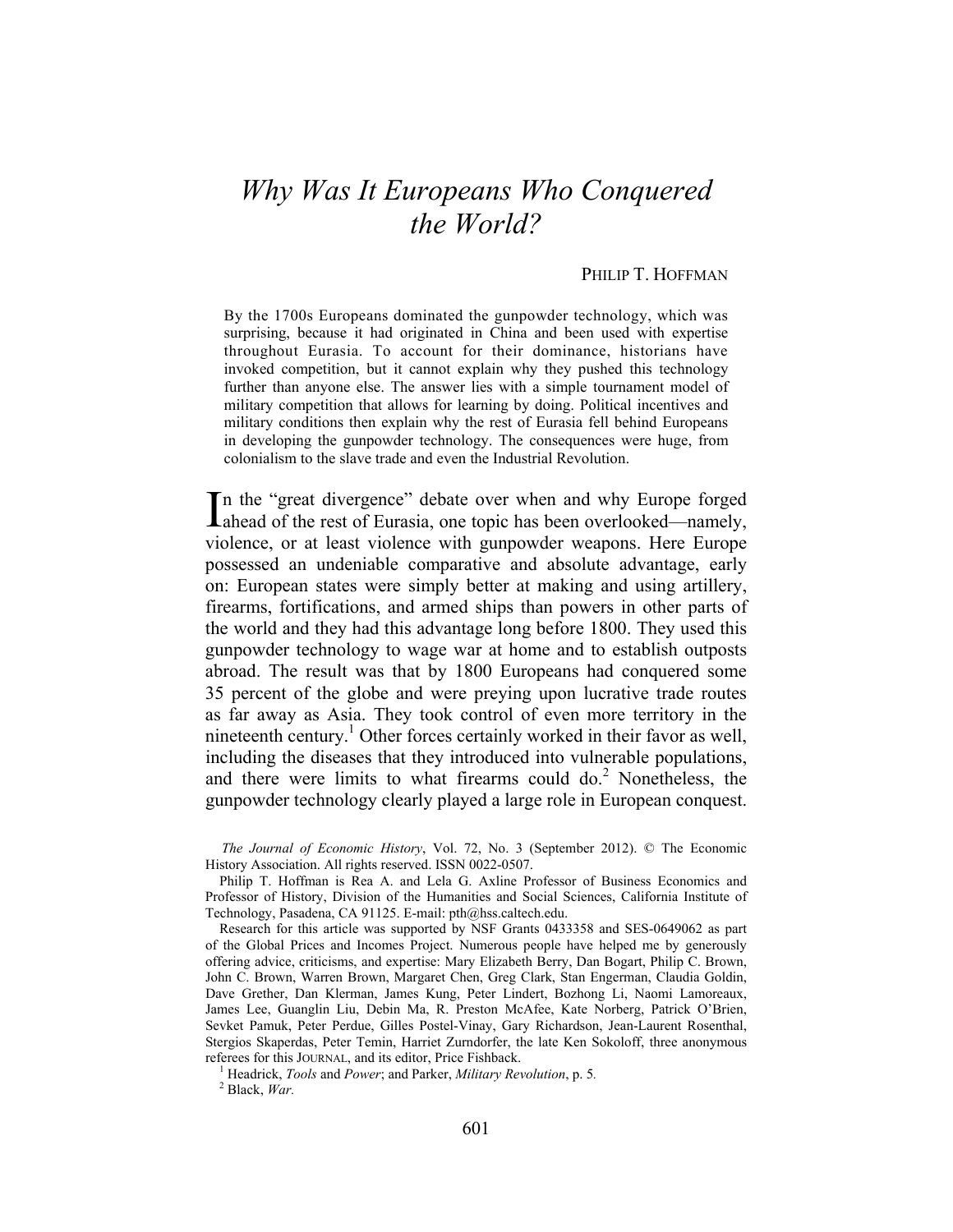Why then was it the Europeans who came to dominate the technology, and not the Japanese, the Ottomans, or the Indians, who all used it with expertise? Or why wasn't it the Chinese, who had invented it?

 This question has attracted a number of gifted military historians, but the closest they come to a deeper explanation is the claim that military competition in Europe gave the Europeans an edge. The argument has been formulated most cogently by Paul Kennedy, who points to Europe's competitive markets and persistent military rivalries. In his view, while military rivalry created an arms race, competitive markets fostered military innovation and kept one country from establishing an empire.<sup>3</sup>

 But Kennedy's story of competition is not the final answer, for it leaves far too much unexplained. To begin, competitive markets do not always stimulate innovation. The clearest example comes from agriculture in early modern Europe, which had highly competitive markets but witnessed virtually no productivity growth.<sup>4</sup>

 Nor do ongoing military rivalries always promote innovation. They failed to do so in eighteenth-century India and Southeast Asia. The case of India, as we shall see, is particularly illuminating. Like Europe, it had markets and incessant warfare, and the combatants were quick to adopt the latest weapons and tactics. The innovations, however, by and large originated in the West.

 The answer lies with the peculiar form of competition in which European rulers were engaged. It was a winner-take-all tournament that spurred rulers to spend enormous sums on using the gunpowder technology in the continent's incessant wars. In the process, the technology was advanced via learning by doing. Elsewhere, however, political and military conditions were not conducive to improving the gunpowder technology. That is why the Europeans pushed the technology further than anyone else and why the rest of the world had trouble catching up.

 Understanding why requires a look at the political, military, and fiscal incentives rulers faced, both in Europe and in other parts of Eurasia. We will start with Europe before 1800 and use it to motivate a simple tournament model, which will then be applied to the rest of the world. The model's predictions are borne out by quantitative and qualitative evidence; other explanations—including the argument about competition—fail such a test. The model thus gives us a deeper understanding of why Europeans came to dominate a technology that made world conquest possible.

<sup>3</sup> Kennedy, *Rise*, pp. 16‒24. 4 Hoffman, *Growth*.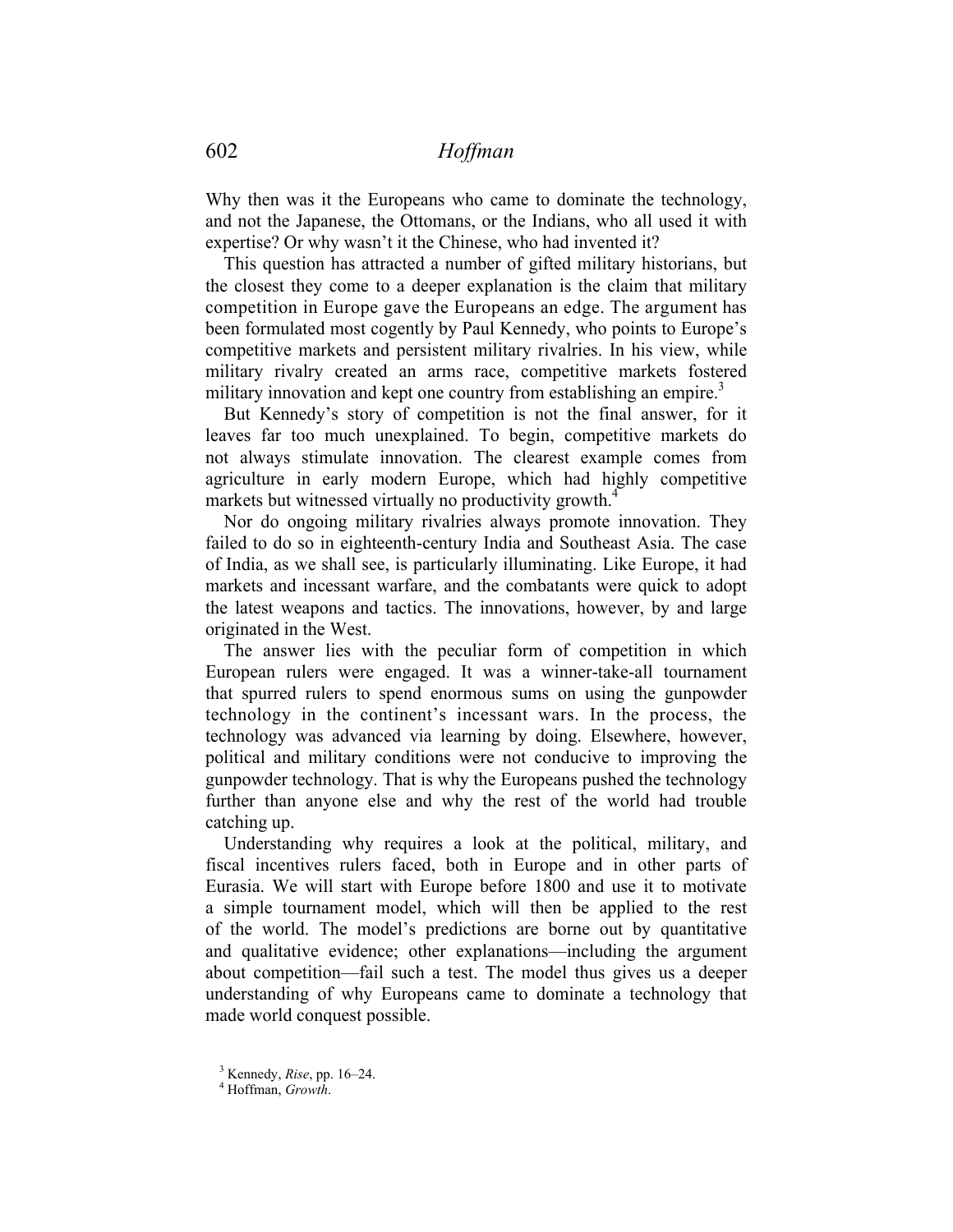| Period        | Average Percentage of Time Principal<br>European Powers Were at War |
|---------------|---------------------------------------------------------------------|
| 1550-1600     | 71                                                                  |
| $1600 - 1650$ | 66                                                                  |
| 1650-1700     | 54                                                                  |
| 1700-1750     | 43                                                                  |
| 1750–1800     | 29                                                                  |
| 1800-1850     | 36                                                                  |
| 1850-1900     | 23                                                                  |

| TABLE 1                    |
|----------------------------|
| FREQUENCY OF WAR IN EUROPE |

*Note*: The principal European powers are defined as France, Austria, Great Britain, Russia, Prussia, Spain, Netherlands, Sweden, Denmark, Turkey, and Poland. *Source*: Wright, *Study*, p. 1, tables 29, 45, 46; Levy, *War*, leads to similar results.

#### RULERS AND THEIR INCENTIVES IN EUROPE BEFORE 1800

 The states that coalesced in Europe in the waning days of the Middle Ages by and large had a single purpose, at least if we judge by the reasons why they levied taxes and borrowed money. That purpose was clearly warfare. In the major powers, some 40 to 80 percent of the budget went directly to the military, to defray the costs of armies and navies that fought almost without interruption (Table 1). The fraction of the budget devoted to war climbed even higher—to 95 percent in France during the Thirty Years War—if we add sums spent subsidizing allies or paying of the debts of past wars.<sup>5</sup>

 In early modern Europe, decisions about war typically lay in the hands of a ruler such as a king or a prince. He would of course be advised by councilors and influenced by elites, and an influential minister might sometimes be dictating most of the decisions. But the assumption that a king or prince made the decisions about war is not far from historical reality. Even in eighteenth-century Britain, where Parliament and the cabinet decided whether to commence hostilities, the choices about the conduct of the war once it had begun were ultimately up to the king. $6$ 

 What then made European kings take up arms? That question has to be answered if we are to understand what the tournament was. In Europe's major powers, the rulers often won control of warfare in the process of assembling their states in the late Middle Ages or the sixteenth century. In modern terms, they provided the public good of defense in return for taxes. That public good was precious, as anyone

<sup>5</sup> Hoffman and Rosenthal, "Political Economy"; and Tilly, *Coercion*. 6 Harding, *Amphibious*, pp. 28‒30; Lynn, "International"; Rodger, *Command*, p. 242; Mallett *Mercenaries*, p. 88; and Pettegree, "Elizabethan."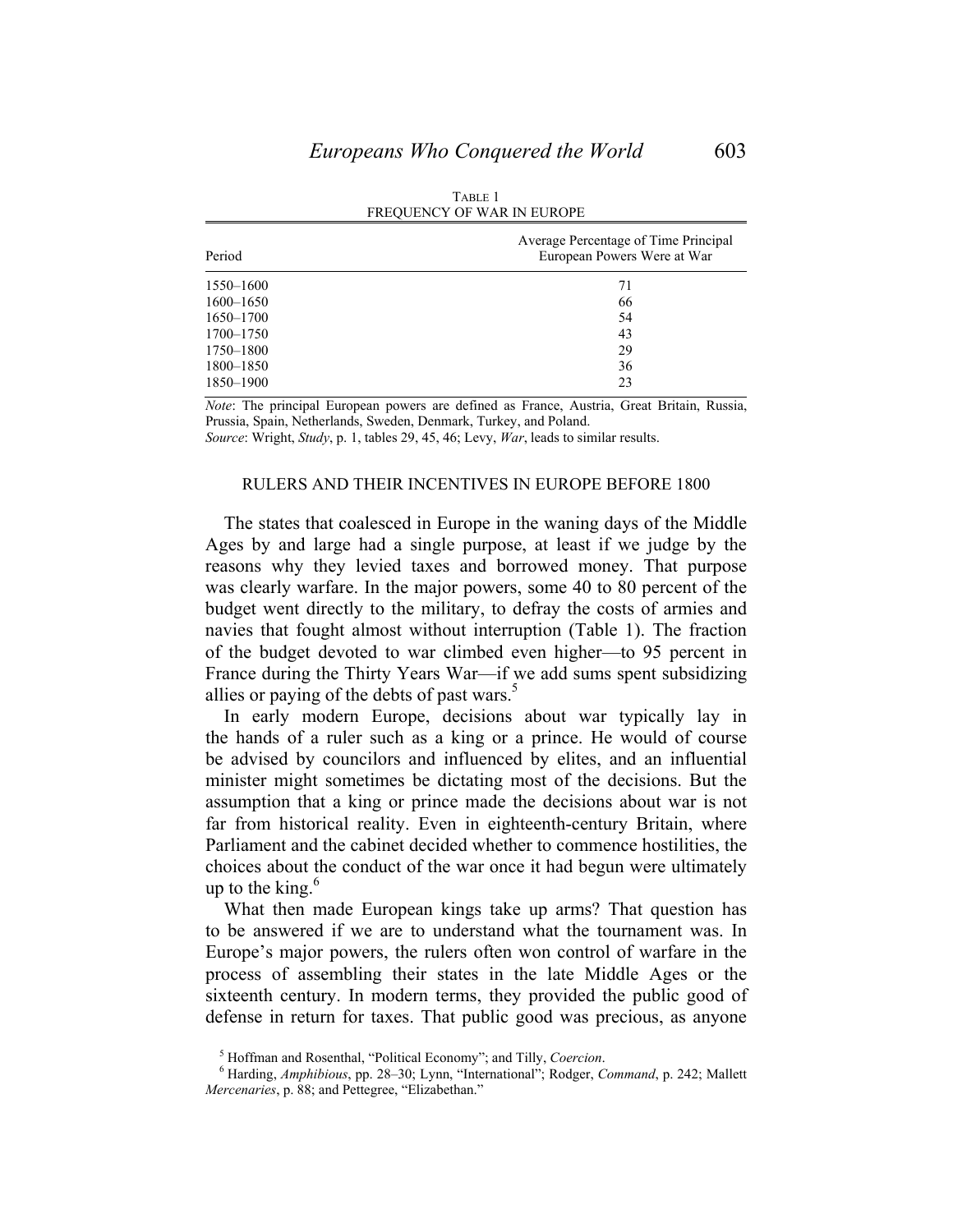who suffered through the horrors of the One Hundred Years War in France or the Thirty Years War in central Europe could testify. But the rulers of early modern Europe likely provided far more defense than their average subject would have wanted. They went on the offensive too, and not just to protect their kingdoms.

 The reasons were not hard to understand. The kings and princes had been raised to fight one another, with toy soldiers, pikes, and firearms as children and actual training in their youth. Advisers like Machiavelli might tell them that princes "ought to have no object, thought, or profession but war." Their own fathers would teach them that war was a path to glory, a means to "distinguish [kings] . . . and to fulfill the great expectations . . . inspired in the public," in the words of Louis XIV's instructions for his son. For them, fighting had gone beyond the needs of defense and become, in the words of Galileo, a "royal sport."<sup>7</sup>

 Glory did recede as a motive for war in the eighteenth century, when the major powers might fight simply to preserve their reputation, to gain commercial advantage, or to snatch territory from weaker neighbors. But war was still "what . . . rulers did." It continued to appeal to them, just as it long had attracted much of the European aristocracy.<sup>8</sup>

 For the major monarchs of early modern Europe, victory was thus a source of glory or a way to enhance their reputation. Grabbing territory from small neighbors did augment their resources and help strategically, but the thirst for glory and the drive to bolster their standing could push them to spend large sums even on small bits of terrain. Their goals may seem bizarre, but there are certainly modern analogues—the race to get a man on the moon, or, to take a nongovernmental example, college athletics. And although the kings might lose small amounts territory themselves, they faced no major downside risk to their thrones, at least in the larger states, for loss in battle in anything but a civil war never toppled a major monarch from his throne, at least in the years  $1500 - 1790.9$ 

 It now becomes clearer why the early modern rulers fought so much. What impels states to engage in hostilities is something of a mystery, at least to many economists and political scientists, who rightly ask why leaders do not simply agree to give the likely victor what he would win in a war and then spare themselves the lives and resources wasted in battle. The literature offers several reasons why such agreements prove unattainable, and why leaders go to war instead, despite all the

<sup>&</sup>lt;sup>7</sup> Sonnino, *Louis XIV*, p. 124; Machiavelli, *Prince*, p. 247; Hale, *War and Society*, pp. 29–32.<br><sup>8</sup> Lynn, "International"; and Bell, *Total War*, pp. 29–35.<br><sup>9</sup> Hoffman, "Politics and Economics," Table 2. Losses in w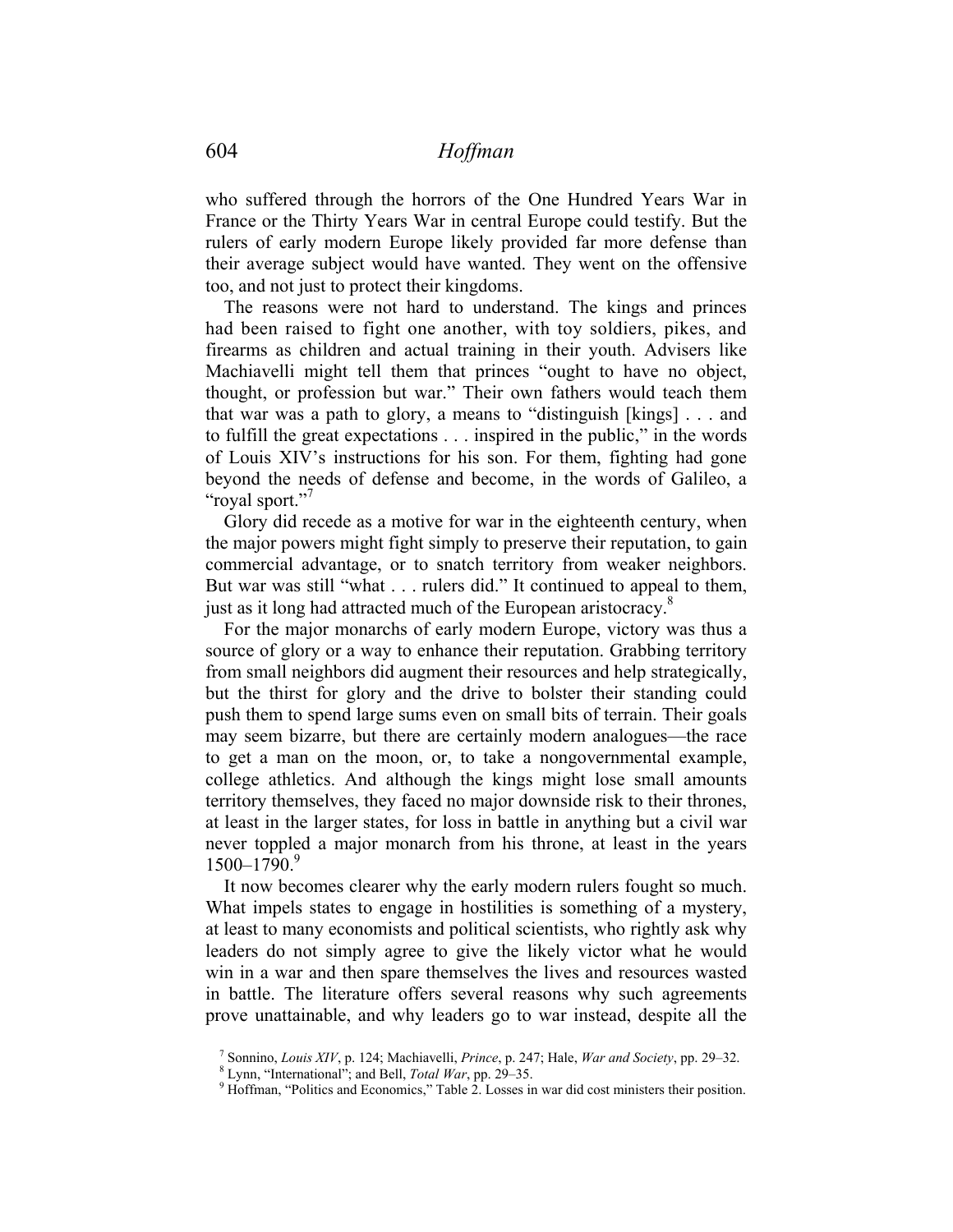devastation it causes.<sup>10</sup> Although all of these reasons apply to early modern Europe, two of them seem to fit the continent's history like a glove.

 The first was that the leaders making decisions about war—early modern Europe's kings and princes—stood to win a disproportionate share of the spoils from victory but avoided a full share of the costs. They—not their subjects—were the ones who basked in glory or who burnished their military reputations when their armies were victorious. But they bore few of the costs, which fell disproportionately on their subjects. When the leaders' incentives are that biased, it can be impossible to reach any sort of bargain to avoid war, even if the leaders trade resources to compensate one another.<sup>11</sup>

 There was a second obstacle to peaceful agreement as well—the difficulty of dividing the spoils of war that the early modern princes and kings were fighting over. Glory could not be divvied up. In fact, it simply vanished if there was no fighting, making the peaceful exchange of resources potentially more expensive than fighting. The same held for reputation; it too could only be earned on the battlefield. Commercial advantage would not be easy to share either, if, as was often the case, it involved a trade monopoly. And territory posed similar problems, when it offered a strategic advantage or if sovereignty or religious differences were at stake. Then even trading other resources might not work. In negotiations to end the Great Northern War between Russia and Sweden, for example, the Tsar Peter the Great told his envoy in 1715 that he would not consider giving back Riga and Swedish Livonia because that would threaten nearby Petersburg and all his other conquests in the war and thus potentially cost him more than the Swedes could ever conceivably given him in return.<sup>12</sup> Religious strife could make negotiation itself impossible if it meant dealing with enemies of the faith. $^{13}$ 

 These obstacles to peace were not unique to early modern Europe, so they cannot be the reason why Europe came to dominate the gunpowder technology. They were at work elsewhere too, because foreign policy in other parts of Eurasia was often in the hands of kings, emperors, or warlords who could be as obsessed with glory as their European counterparts.14 But the biased incentives facing the

<sup>&</sup>lt;sup>10</sup> Brito and Intriligator, "Conflict"; Powell, "Guns" ; Fearon, "Rationalist"; and Jackson and Morelli, "Reasons."

<sup>&</sup>lt;sup>11</sup> Jackson and Morelli, "Political Bias."<br><sup>12</sup> Anisimov, *Reforms*, pp. 244–45.<br><sup>13</sup> Mattingly, "International Diplomacy," p. 156. For the impact of past religious strife, see<br>Fletcher and Iyigun, "Clash."

 $^{14}$  See, for example, Berry, *Hideyoshi*, pp. 215–16.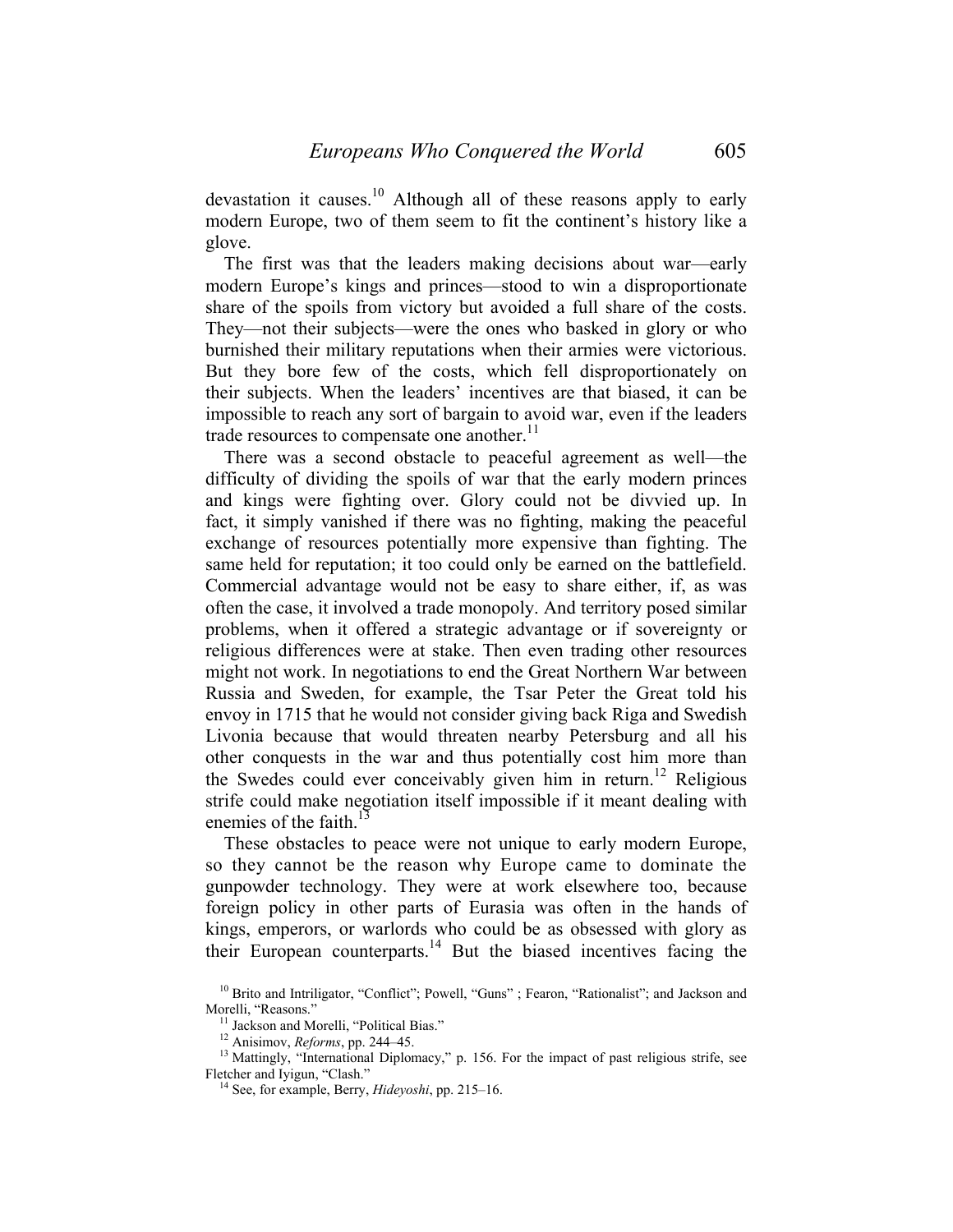European princes and the indivisible spoils in their wars do at least explain why early modern Europe was wracked by virtually constant hostilities. Not that all rulers would have taken up arms. Some countries were too small, and, others like the Netherlands in the eighteenth century, were big enough to fight but tended to bow out, or at least not enter a particular conflict.

#### A SIMPLE TOURNAMENT MODEL

 A model inspired by the conflicts in early modern Europe can help explain why Europe's kings and princes advanced the gunpowder technology and why rulers elsewhere in Eurasia lagged behind. We will sketch the model first, and then show that it fits the evidence both in early modern Europe and in other parts of Eurasia.

 The requisite model has to explain decisions about going to war and military spending. Otherwise it cannot make sense of all the fighting in Europe and all the resources that went into it. It also has to account for improvements in military technology, so that we can isolate differences between Europe and Asia.

 A simple model drawn from the economic literature on conflict and tournaments provides a tractable starting point.<sup>15</sup> Although more complex models do a better job of accounting for the patterns of war and peace and of military spending that we see in the modern world, they have less to say about military technology, or about the virtually constant war that ravaged early modern Europe and parts of Asia as well. $^{16}$ 

 Consider two risk-neutral early modern rulers who are considering whether or not to go to war. Winning the war earns the victor a prize *P*, which might be glory or territory or a commercial advantage. For the sake of simplicity, we assume the loser gets nothing, but the model will remain essentially the same if the ruler pays a penalty for losing or for failing to defend his kingdom against attack.<sup>17</sup>

<sup>&</sup>lt;sup>15</sup> The model below is adapted from Fullerton and McAfee, "Auctioning," and Garfinkel and Skaperdas. "Economics."

<sup>&</sup>lt;sup>16</sup> For a review of the conflict literature, see Garfinkel and Skaperdas, "Economics." The insightful model of Jackson and Morelli, "Strategic Militarization," can explain complex patterns of war and military spending. But it says relatively little about the effect of changes in the cost of war, which will be important in what follows. <sup>17</sup> If losers pay a penalty *d* that they can avoid by sitting out the war, then the model is

identical, but with the prize raised to  $P + d$  and the fixed cost *b* described below increased to *b + d.* If the penalty only applies when the ruler sits out the war and fails to defend his realm against attack, then the only difference is that the fixed cost decreases to  $b - d$ .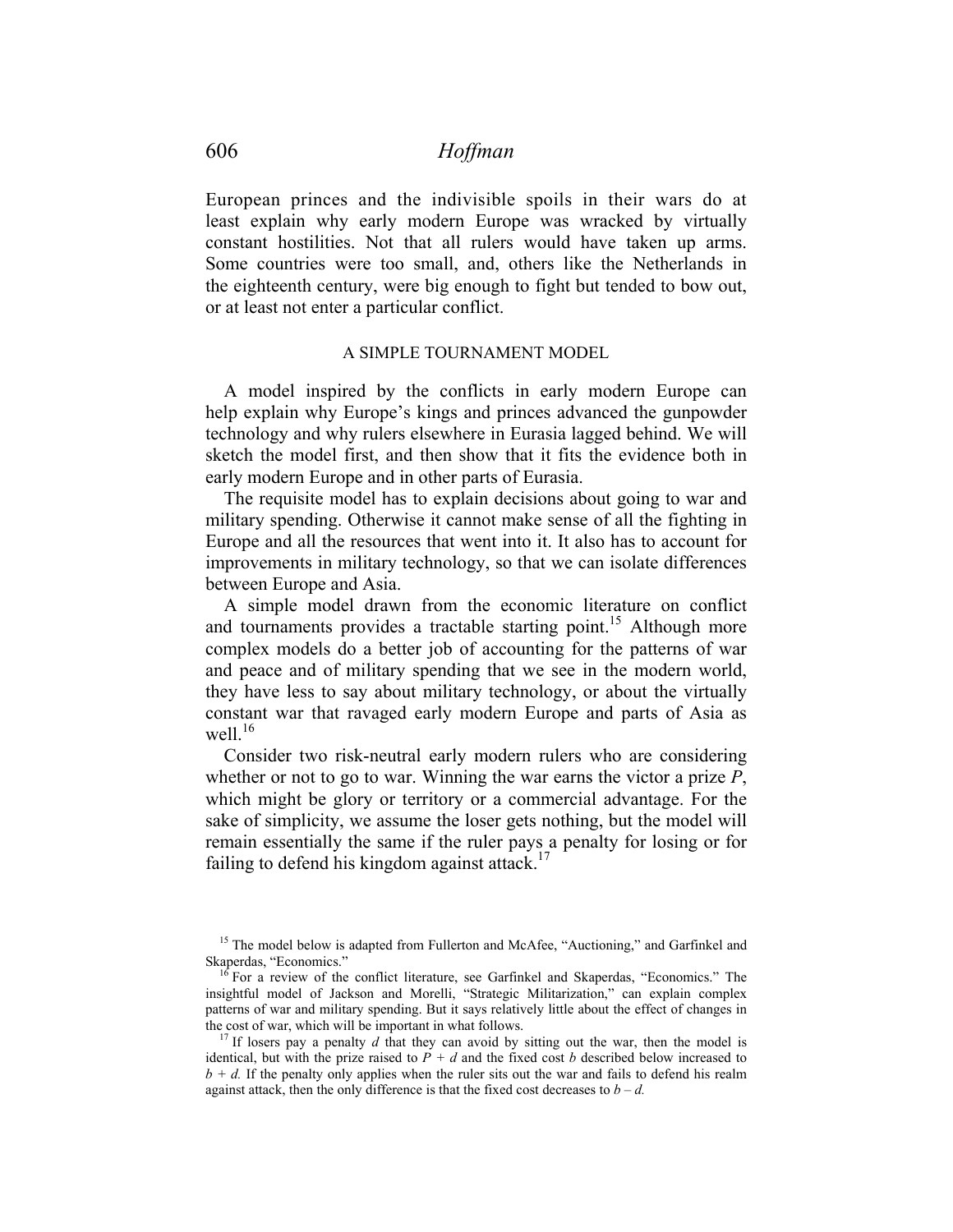To have a chance of getting the prize, the rulers have to take the steps that many early modern rulers did if they wanted to win wars. First, they have to establish an army or a navy and set up a fiscal system to pay the military's bills. We can interpret that as paying a fixed cost *b,* which is assumed the same for both rulers. They also have to devote resources ( $z_i \ge 0$  for ruler *i*) to winning, which we can think of as the taxes raised to pay for supplies, weapons, ships, fortifications, and military personnel. Revenues from the rulers' personal possessions, though usually less significant, would count too, and so would conscription and commandeered resources, although they too were typically less important, at least in early modern Europe. We will adopt a common functional form from the conflict literature and assume that the probability of ruler *i* winning the war if both decide to fight is  $z_i/(z_1 + z_2)$ . The odds of winning are then proportional to the ratio of the resources they each mobilize.<sup>18</sup>

 Resources carry an average variable cost *ci,* which may be different for the two rulers; therefore, assume that  $c_1 \leq c_2$ . For simplicity, assume the average variable cost  $c_i$  is constant for all levels of resources  $z_i$ .<sup>19</sup> These costs are political: they include opposition to conscription and higher taxes, and resistance by elites when tax revenues they control are shifted to the central government. If these costs are too high or the expected gains from victory too low, a ruler may simply decide that it is not worth fighting. He can then sit on the sideline, as the Netherlands did in the eighteenth century. A ruler who opts out in this way expends no resources  $z_i$  and avoids paying the fixed cost *b* as well, but he has no chance of winning the prize. Making him pay a penalty for not defending himself against attack will only lower the fixed cost *b* and leave the model unchanged.

 We assume that the rulers first decide, simultaneously, whether or not to go to war. They then choose the resources to expend,  $z_i$ . If only one ruler is willing to go to war, he has to pay the fixed cost *b* involved in setting up an army, navy, and fiscal system, but he is certain to win the prize because he faces no opposition. He therefore devotes no resources  $z_i$  to the military and wins  $P - b$ . If both go to war, then ruler *i* can expect to earn

 $18$  Garfinkel and Skaperdas, "Economics."  $19$  Adding constraint on the amount of resources a ruler could mobilize would not change things greatly, but it would allow the ruler of a large country to offset his opponent's lower average variable cost.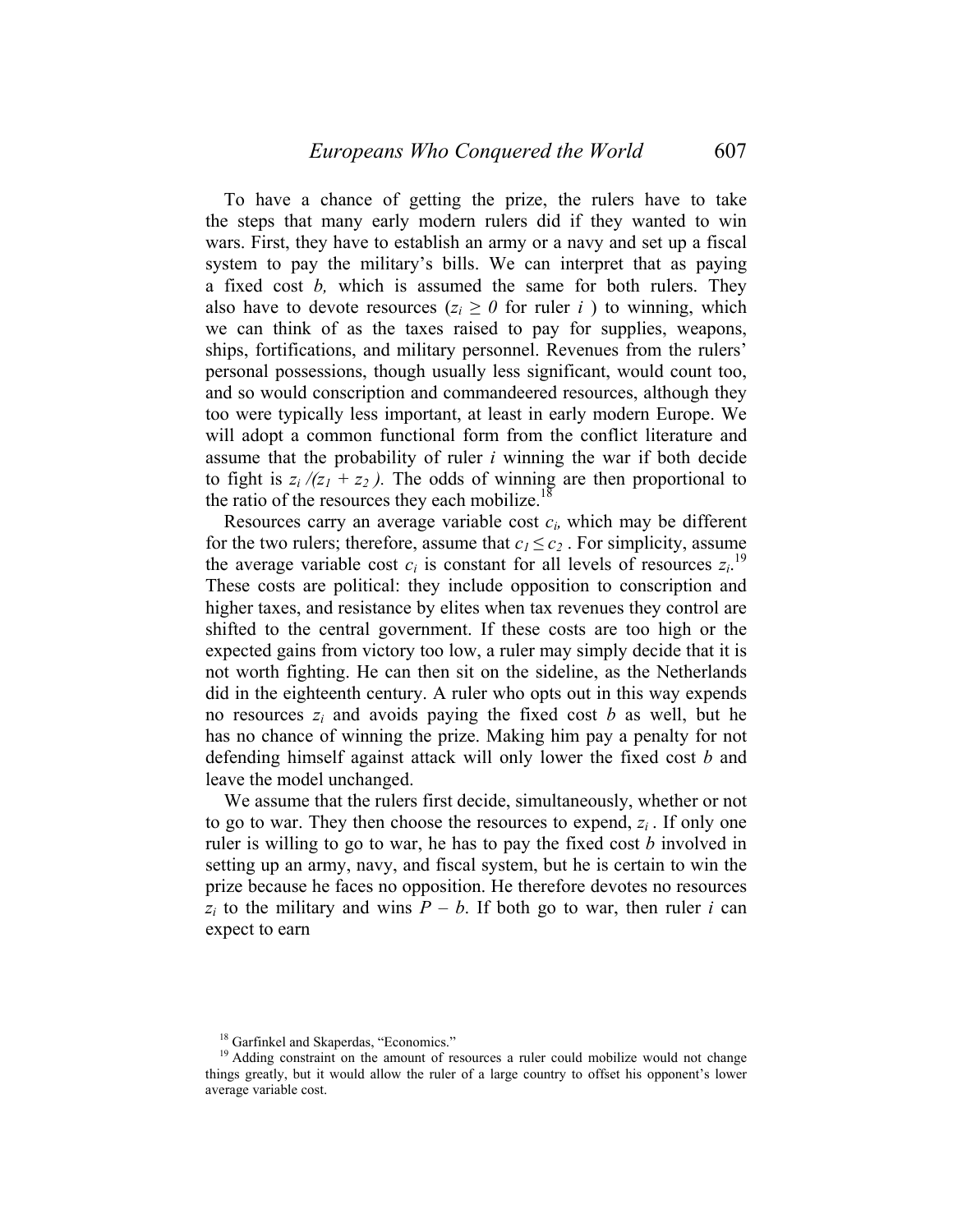$$
\frac{Pz_i}{\sum_{i=1}^{2} z_j} -c_i z_i - b \tag{1}
$$

The first term in the expression is simply the probability that ruler *i* wins times the value of the prize *P,* and the next two terms are just the cost of resources *zi* that he mobilizes and the fixed cost *b*.

 The resulting game has a subgame perfect equilibrium. Only the ruler with the lower political costs (ruler 1) goes to war if  $P > b$  and  $P < b(1 + c_2/c_1)^2$ . Ruler 2 sits on the sidelines, because with his higher political costs, his expected winnings would not be enough to defray the fixed cost. Ruler 1 and obviously ruler 2 as well spend nothing on the military, and so there is no actual fighting. We will consider that outcome to be peace, even though ruler *1* has set up a military and a fiscal system to fund it.

Both rulers go to war if

$$
P \ge b(1+c_2/c_1)^2 \tag{2}
$$

Inequality 2 is necessary and sufficient for there to be war in equibrium; it will hold when the prize is valuable, the fixed cost is low, and the ratio of average variable costs  $c_2 / c_1$  is near *1*. The ratio is always greater than or equal to *1* since  $c_2 \geq c_1$  and it will be near 1 when both rulers face similar political costs for mobilizing resources.

 Inequality 2 ensures that military spending will be positive, but it does not guarantee that it will be large, which will be essential for learning by doing. To see when military spending will be big, consider the comparative statics of the equilibrium with war. In that equilibrium, ruler *i* will spend

$$
z_i = \frac{P}{C} \left[ 1 - \frac{c_i}{C} \right] \tag{3}
$$

on the military, where  $C = c_1 + c_2$ , while total military spending by both rulers will be

$$
Z = z_1 + z_2 = P/C \tag{4}
$$

So total military spending *Z* will only be large if, in addition to inequality 2, *P/C* is big, or, in other words, if the prize is valuable and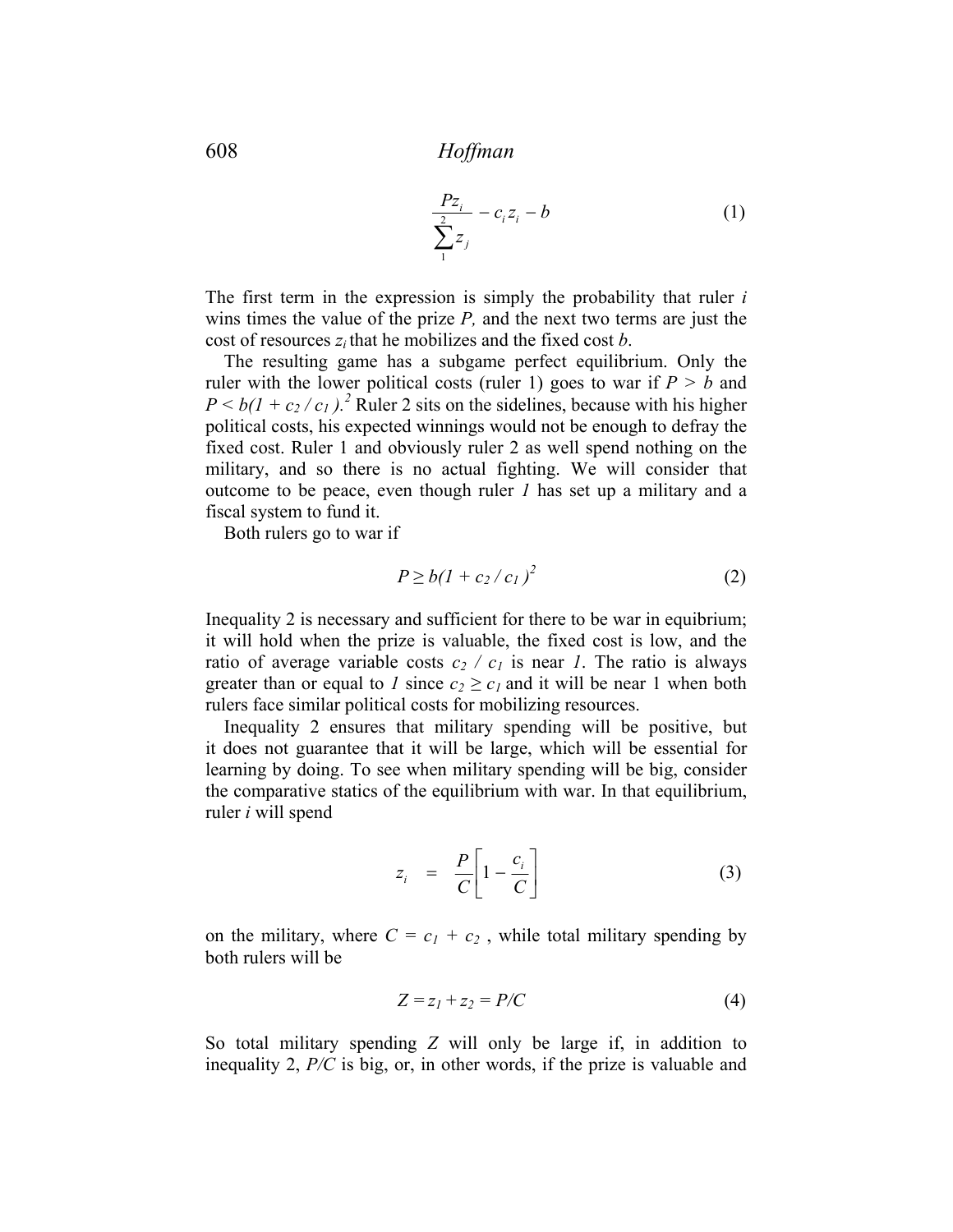the rulers' political costs for mobilizing resources are low. Finally, the probability that ruler *i* wins the war will be

$$
(1 - c_i/C) \tag{5}
$$

which will be higher for a ruler with a low average variable cost *ci*.

 We will also suppose that the two rulers do not repeat this game. They play it once, at the outset of their reigns, and we interpret the decision to go to war as a choice not about a single conflict, but rather about being bellicose or not for their entire time on the throne. If they are bellicose (if inequality 2 holds), they will fight one another repeatedly throughout their time on the throne; if not, their reigns will be peaceful. Other rulers may play the game too, including their successors, and one might therefore worry that concern for their heirs would create a repeated game. Foreign policy, however, was dictated by short-term interests and changed enough from ruler to ruler to make this a reasonable assumption.<sup>20</sup> Furthermore, although other equilibria would in theory exist if the game were repeated, they could vanish if the prize were glory or victory over an enemy of the faith. By contrast, playing the strategy described above at each stage would always be equilibrium in the repeated game; with it there would be nothing to be gained by making the game repeated.

We thus have a model with war, military spending, and peace as well—namely, when one ruler wins the prize without any opposition and no resources are actually spent on fighting. How do improvements to military technology fit in? The technology used will be determined by a ruler's opponents. In Western Europe that was the gunpowder technology, but as we shall see, it was not the only military technology, and it was not effective against some enemies.

 Whatever the military technology is, we will suppose that it progressed via learning by doing. Rulers fought wars and then used what worked against the enemy. That was typically how military technology advanced in the early modern world, whether it was weapons, organization, or tactics. The learning could take place during a war, or afterwards, when losers could copy winners and revise what they did. Conflicts in the late fifteenth century, for example, gave rise to lighter and more mobile artillery that could be mounted in and fired from gun carriages.

 The learning extended to organization as well. French and English commanders who battled against Spain in the sixteenth century, for

<sup>&</sup>lt;sup>20</sup> Mattingly, "International Diplomacy"; and Lynn, "International," pp. 185–86.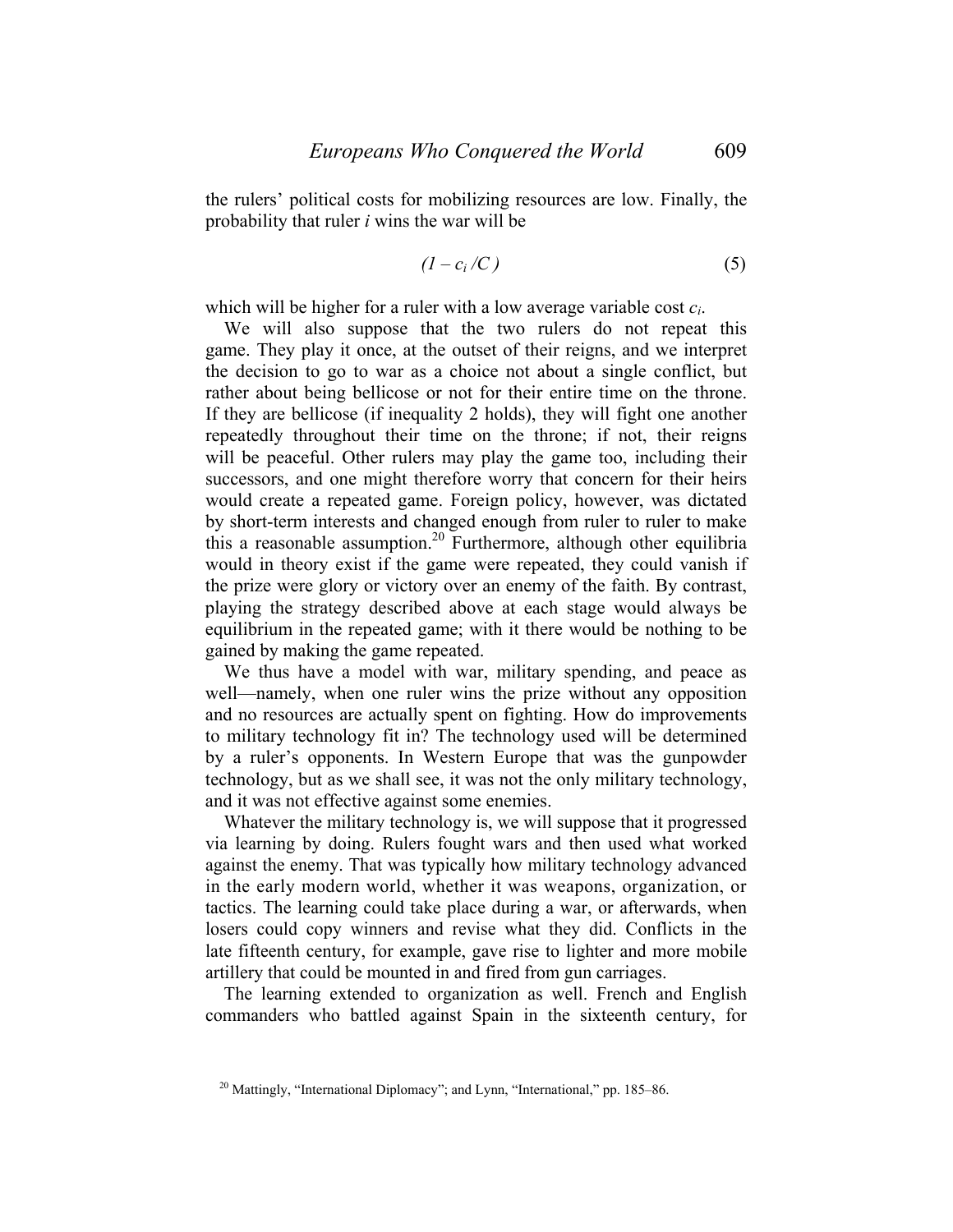example, learned to appreciate the Spanish infantry's training, discipline, and small group cohesion. They urged their own countries to adopt the same organization. $2<sup>1</sup>$ 

 It is true that there were also conscious attempts to improve early modern military technology. King Philip II of Spain, for example, rewarded military inventors.<sup>22</sup> But such efforts themselves were often triggered by successes and failures on the battlefield, such as when the French sought to make lighter and more mobile field artillery after a defeat in the Seven Years War.23 Learning by doing dominated, until at least the eighteenth century, and while advances through research became easier after 1800, that possibility can readily be incorporated into an extended version of the model which would shed light on the nineteenth century.24

 One reasonable way to conceive of the learning is to assume that it depends on the resources spent on war. Greater military spending gives a ruler more of a chance to learn, and rulers anywhere can do it —it is not peculiar to one corner of the world. We can model the relationship by assuming that each unit of resources *z* spent gives a ruler an independent chance at a random military innovation *x,* where *x* has an absolutely continuous cumulative distribution function  $F(x)$ with support [*0, a*]. If we ignore the fact that *z* is not an integer, then spending *z*is like taking *z* draws from the distribution, and the ruler who spends *z* will obtain an innovation with a probability based on the distribution  $F^2(x)$ . If both rulers draw from the same distribution, as would be reasonable to suppose if they are fighting one another and using the same military technology, then the highest realized value of innovation in their war will come from the distribution  $F^Z(x)$ , where  $Z = z_1 + z_2 = P/C$  is total military spending. We will interpret this best innovation as an advance in military technology. As *Z* increases, the expected value of this best innovation will therefore rise, and *x* will converge in probability to *a*, which can be interpreted as the limit of available knowledge. Greater knowledge will therefore make for more innovation, like more military spending. Finally, if there is no war, there is no spending or learning, so in that case we can assume that  $x = 0$ .

 Innovation is then an inadvertent byproduct of fighting wars, but what if the rulers intentionally seek to improve the military technology? If the

<sup>&</sup>lt;sup>21</sup> La Noue, *Discours*, pp. 320–22, 352–57; Bonaparte and Favé, *Etudes*, vol. 1, pp. 65, 72;

Williams, *Works*, c-civ; Hall, *Weapons*, pp. 121–22; and Parrot, *Richelieu's Army*, pp. 42–43.<br><sup>22</sup> Goodman, *Power*, pp. 123–41.<br><sup>23</sup> Alder, *Engineering*.<br><sup>24</sup> For the extended model, see Hoffman, "Why Was It Europea armed peace achieved by diplomacy after 1815.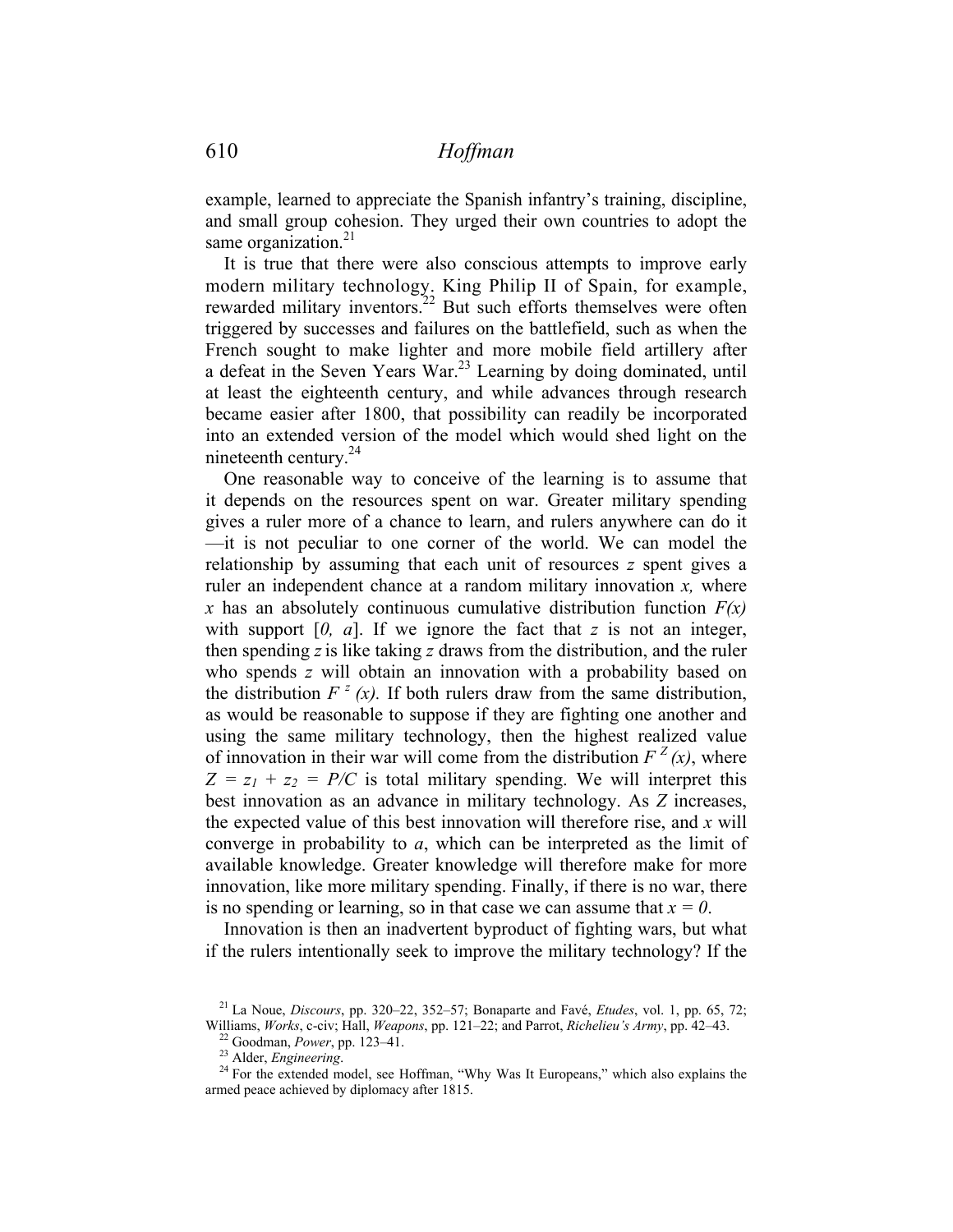innovation proceeds via learning by doing through the process of spending on war, then the probability of having the best innovation will be exactly the same as the probability of winning the war, given by the first term in expression 1 above.<sup>25</sup> Winning the tournament for the best innovation will be the same as winning the war, with identical incentives, so there will be no difference, provided innovation comes from learning by doing.

 So far this tournament is not repeated, but what happens if successive pairs of different rulers from the same two countries play the game over time, say once per reign? Let us assume that each pair of rulers can copy the best innovation from the previous round, which seems reasonable if they learn from experience. It also fits what happened in early modern Europe, where military innovations spread through espionage, efforts to copy what was successful, and Europe's longstanding market for weapons and military skills. Professional soldiers had every incentive to adopt the most effective tactics, hardware and organization. In such a situation, no ruler will have any technological lead over his rival at the start of a new round of the tournament. If the limits of available knowledge do not change and if the successive pairs of rulers continue to draw from the same distribution and fight each round*,* then after *n* rounds the military technology will have a distribution  $F^{Z}(x)$ , where *Z* is now the total amount expended over the *n* rounds of the tournament. If the technology is ancient, then *x* will be so close to *a* that innovation will slow to a halt, as typically happens with learning by doing.<sup>26</sup> It will also stop if wars are not fought. But if the technology is relatively new, then there will still be room for continued innovation, and the tournament will work like an idealized prize system that puts winning ideas into the public domain.

 In that case, military innovation will be sustained and will not slow until the limits to knowledge begin to bind. But that will not happen if these limits change, either through the learning by doing or through advances in engineering and science. Suppose, for instance, that learning in each round of the tournament shifts the support of the distribution *F* for the rulers in the next round to *[w, w + a]*, where *w* is the value of the best innovation in the round that has just been played. Suppose too that the successive pairs of rulers confront the same costs and prize. They will continue fighting, and if *x* has expected value  $E(x)$  after one round, then after *k* rounds of fighting, its expected value will be  $k E(x)$ . The rate of technical change in the military sector

 $^{25}$  Fullerton and McAfee, "Auctioning."  $^{26}$  Lucas, "Miracle."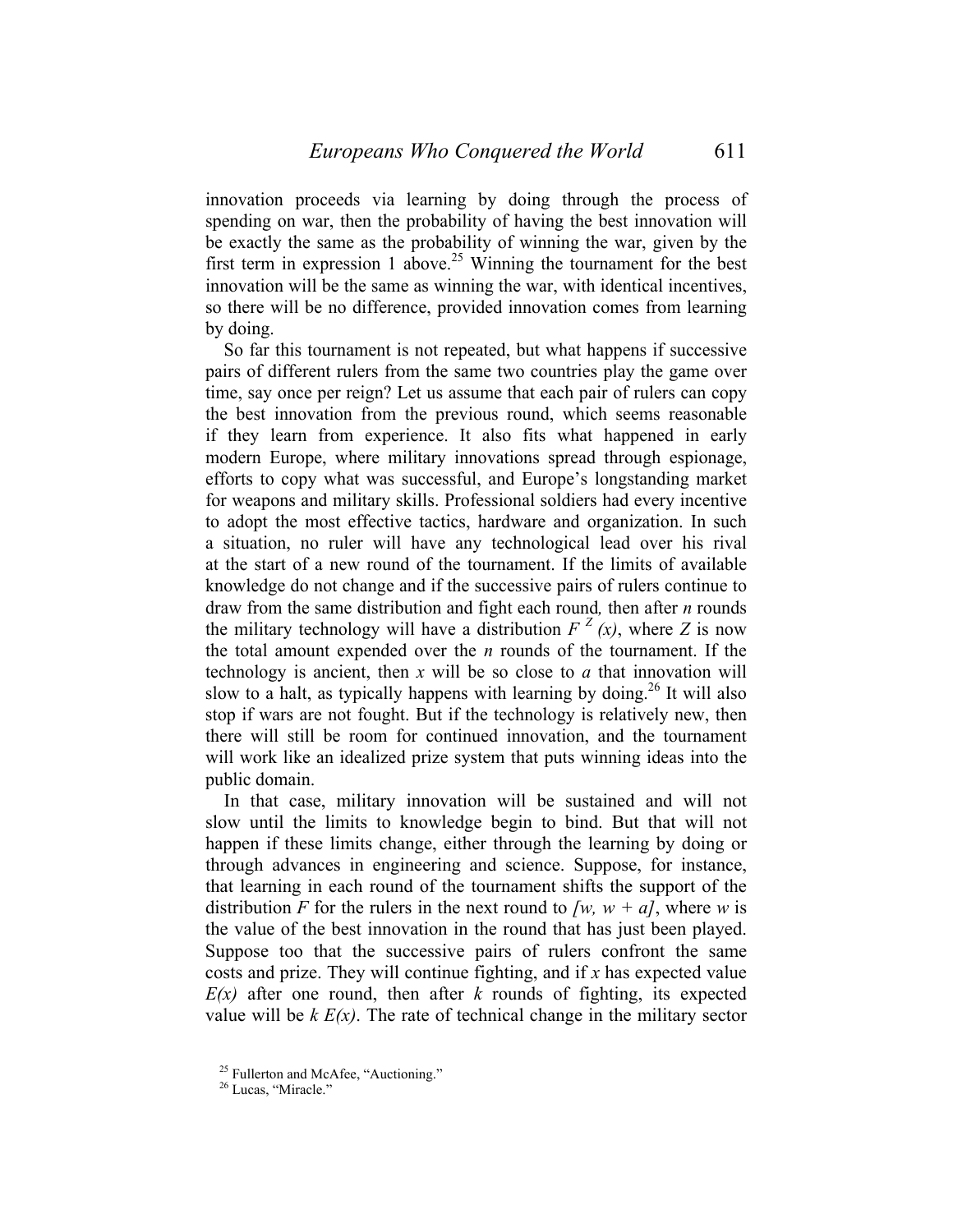$(E(x))$  per round, or ruler's reign) will not slow, nor will there be any limit to improvements. On the other hand, if the fighting stops—say because the fixed costs *b* increase—then even under these favorable assumptions technical change will screech to a halt.

 Fixed frontiers to knowledge are more realistic for the early modern world, at least up until the eighteenth century.<sup>27</sup> If we assume fixed limits as a reasonable approximation throughout early modern Eurasia, then what matters for sustained improvements to military technology are continued war with large military expenditures, and a new military technology, such as the gunpowder technology, which was ripe for improvement via learning by doing.

 One additional assumption here is that the winning technology spreads after every round of the tournament. If it does not and if some rulers therefore lack the latest military advances, then they will fall behind and stand a greater chance of losing against rulers who possess the cutting edge technology. Having the winning technology, though, does not make the playing field perfectly even. Even with it, a ruler with high costs  $c_i$  will stand less of chance of winning against a low cost opponent, and if the difference in costs is big enough, he will simply avoid conflict.

 Suppose now there are two technologies that are effective against different enemies. Gunpowder weapons, for example, worked well in early modern European warfare, whether on land or at sea. But until at least the seventeenth century, they were relatively ineffective against the nomads who threatened China, portions of south Asia and the Middle East, and even parts of Eastern Europe that bordered the Eurasian steppe. The mounted nomads had no cities to besiege, and they were too mobile to be targets for artillery, except when it was fired from behind the walls of fortifications. Sending the infantry chasing after them would demand too many provisions, since they could simply ride off into the steppe and live off the land. Muskets gave no advantage, because they could not easily be fired from horseback, and while pistols could, their range was limited. When fighting the nomads, the best option, at least for a long time, was simply to dispatch cavalry of mounted archers—essentially the same weapons the nomads themselves utilized. That was an ancient technology, which dated back to roughly 800 BC. In the early modern world, with fixed limits to knowledge, it could no longer be improved, although it would still be useful in war.28

<sup>27</sup> Mokyr, *Gifts.* <sup>28</sup> McNeill, *Steppe*; Esper, "Military"; Hellie, *Enserfment*; Barfield, *Fronier*; Rossabi, "Inner Asia"; Chase, *Firearms*; Gommans, *Mughal*; Agoston, *Guns*, pp. 58‒59, 191; Lorge, *War*; and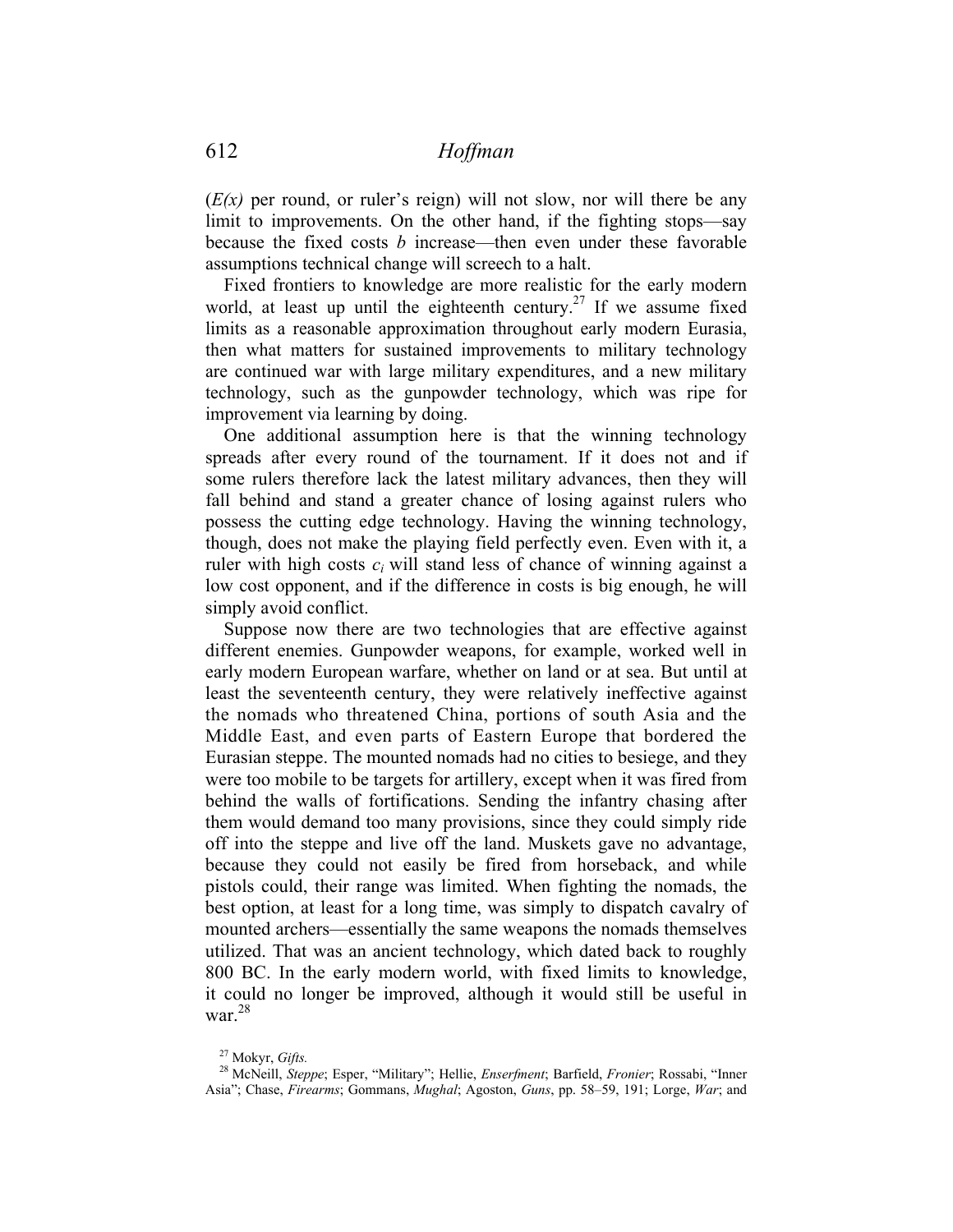Suppose then that a ruler fights only nomads. He will use primarily mounted archers, and only a little of the gunpowder technology, and because he spends practically nothing on it, he will not advance it. If one of his successors finds himself confronting an enemy against whom gunpowder weapons are useful, then he will try to acquire the latest gunpowder weapons from abroad because his realm will lag behind. The story will be similar for a ruler who fights on two fronts, spending a fraction *g* of his resources on the gunpowder technology and  $I - g$  on mounted archers. He will improve the gunpowder technology, but at a lower rate because he spends only *gzi* on it, not *zi*, and his successors too may want to import the latest gunpowder weapons because they lag behind.

 This simple tournament model is certainly open to criticism. To begin with, the rulers are either bellicose, or they do not fight at all, either because they face no opposition or because they sit on the sidelines. The model does not generate more complex patterns of arming and fighting, as a repeated game might.<sup>29</sup> But that simple pattern does describe many rulers in the early modern world. Second, because the model pits only two rulers together at any one time, it glosses over the knotty problem of alliances. Yet that too is not as great a problem as it might seem. The underlying tournament model can be extended to more than two rulers, and when it is, the insights remain the same. What in fact matters is that there are two who are willing to fight rather than just one; having more than two is unimportant.<sup>30</sup> As for alliances, sometimes they were determined well in advance of any hostilities and confirmed by a marriage. Those it would be reasonable to treat as exogenous. The other alliances could simply be considered another means of mobilizing resources, which leaves the model unchanged so long as the average variable cost remains constant.

 One final problem concerns the average variable costs *ci*. These costs, which are political, cannot be observed directly. But tax rebellions, or elite opposition or defections when resources were mobilized for war would be evidence that they were high. So too would low tax levels in wartime. The reason is that in the equilibrium with war, the ratio  $c_2$  /  $c_1$  of the political costs the two rulers face will (from equation 3) simply equal the inverse ratio  $z_1 / z_2$  of the resources they mobilize.

Perdue, *China*. In the nineteenth century, firearms became much more effective against nomads (Headrick, *Power*, pp. 281–84).<br><sup>29</sup> See, for example, Jackson and Morelli, "Strategic Militarization." <sup>30</sup> As Fullerton and McAfee show, that someone designing such a tournament can attain

any level of *Z* (and hence any expected value of innovation) at lowest cost by with only two contestants.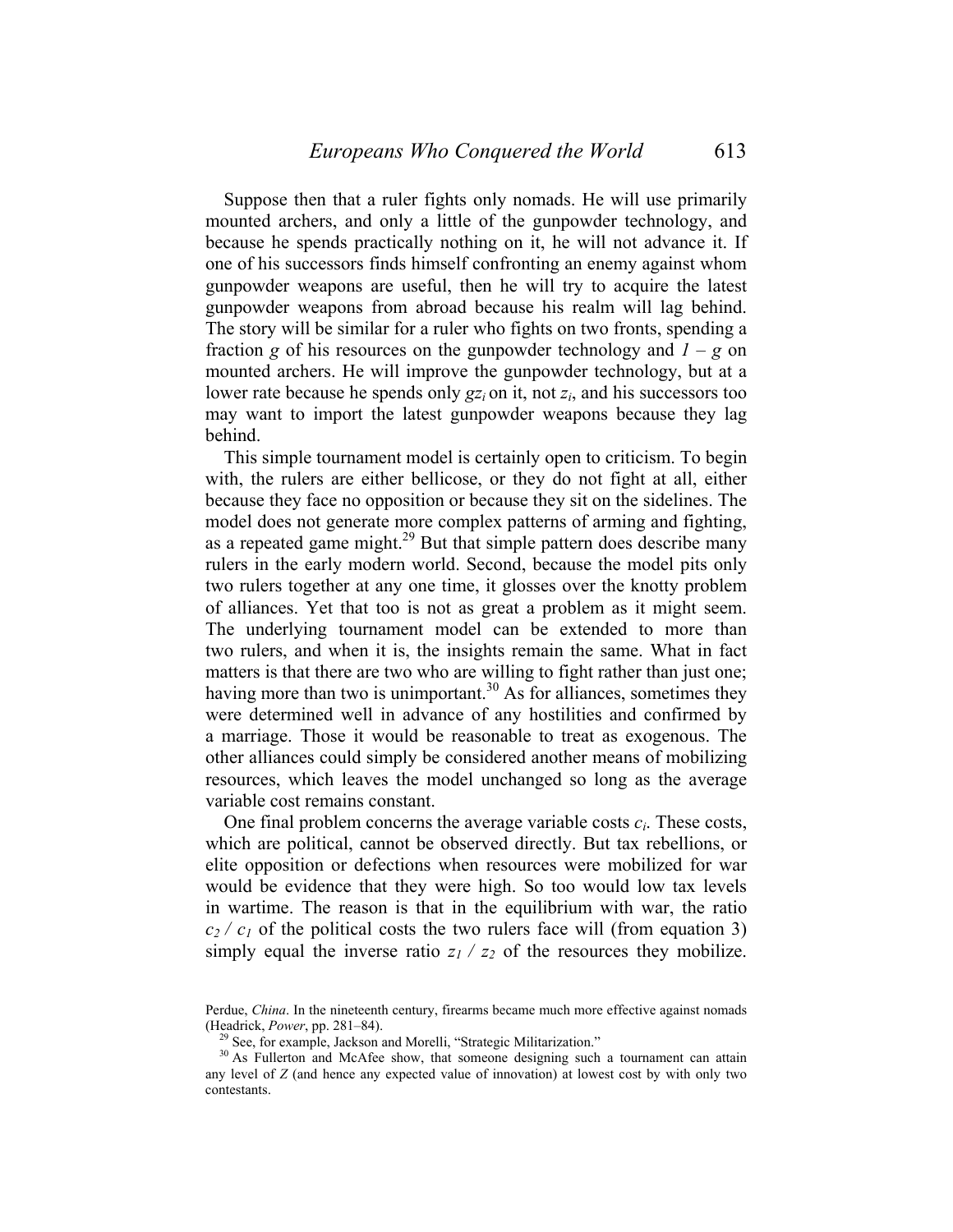Tax revenues were usually the biggest component of the resources  $z_i$  that were mobilized for war; conscription and revenues from the ruler's possessions contributed much less in most cases. So if two rulers were fighting one another, the one with lower tax revenues would have a higher average variable cost  $c_i$ <sup>31</sup> And even if rulers were not fighting one another, a higher average variable cost would, from equation 3, imply lower taxes in wartime, although the lower taxes could also result from a less valuable prize or from differences in an enemy's average variable cost.

#### WHERE IN EARLY MODERN EURASIA WILL THE GUNPOWDER TECHNOLOGY BE ADVANCED?

 Despite its simplicity, the tournament model does make useful predictions about when there will be war and when there will be advances in military technology, in particular the gunpowder technology. We will have war if inequality 2 holds—in other words, when the value of the prize is higher, when opponents' costs  $c_i$  are similar, and when fixed costs *b* are smaller. Opponents' costs will be similar if rival countries are of roughly the same size and face similar resistance to tax levies or conscription. The fixed costs will be small if setting up an army, a navy, or a fiscal system does not entail heavy expenses. That would certainly be the case if some of the fixed costs are sunk because a tax bureaucracy was already in place, naval dockyards had already been built, or a system had already been established for drafting soldiers, commandeering ships, or supplying provisions. The fixed costs would likely be modest too if the two rulers' realms lay near one another, for fighting a distant country would entail setting up a big invasion force. War will persist if the inequality holds for successive generations of rulers.

 Without war, there will be no learning by doing and no improvement in military technology. If the fighting halts, so will advances in military technology, and the resources mobilized  $z_i$  will decline too. War will be likely to stop if the fixed costs rise, or if a ruler annihilates his opponents and conquers their realms. His successors will then have no nearby rivals, and their only potential adversaries will be further away and so entail larger fixed costs. It will simply not be worth fighting them.

 Continued war, which is guaranteed by inequality 2, is, however, only a necessary condition for sustained productivity growth with the

<sup>&</sup>lt;sup>31</sup> Of course if the difference between their average variable costs was too large, then the two would not go to war, because inequality 2 would fail to hold.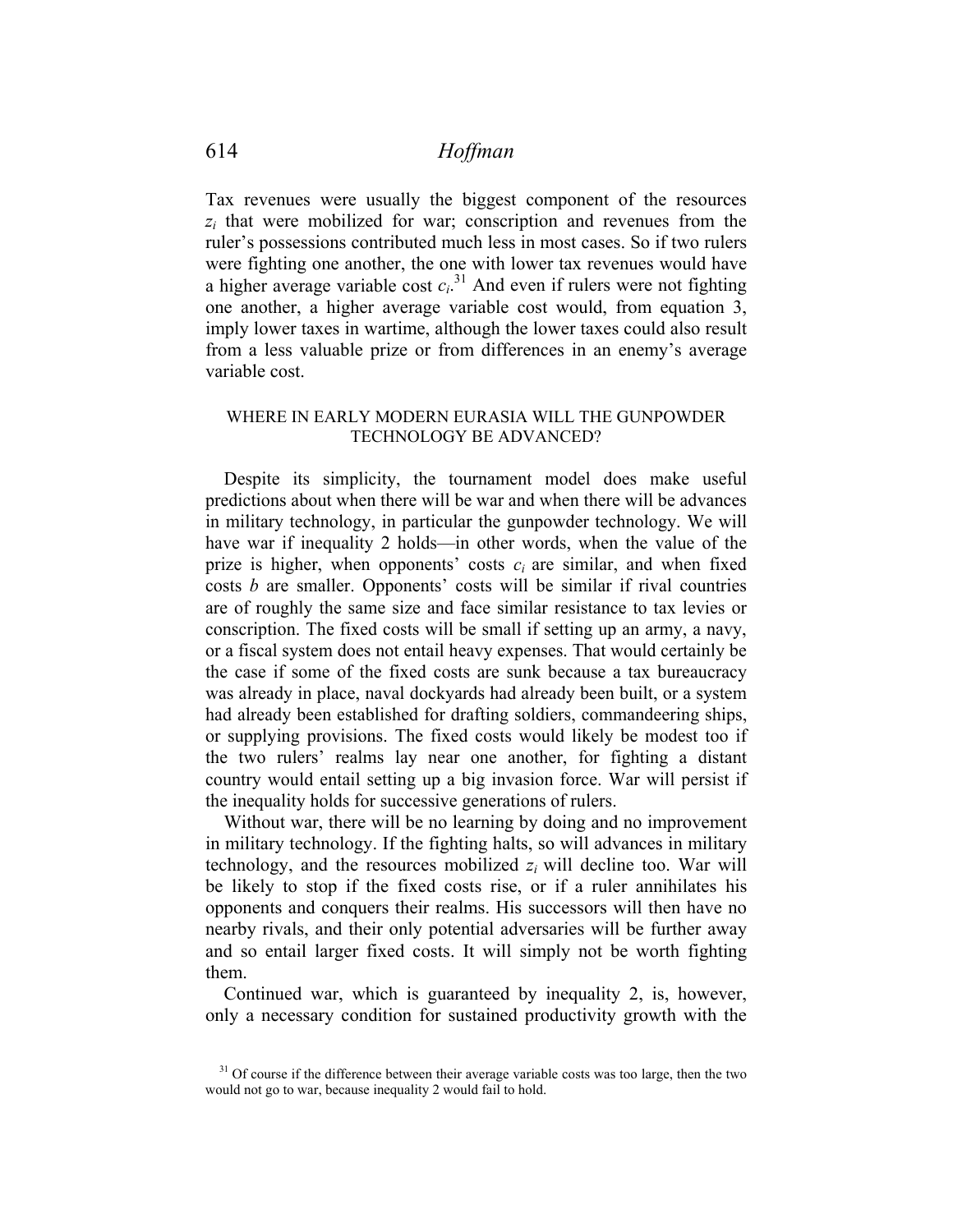gunpowder technology. It is not sufficient. For that, as we know, three other conditions must hold as well. First, the resources *Z* spent on war must be large, for otherwise there will be little learning by doing even though the rulers are in the equilibrium with war. Since  $Z = P/C$  in the equilibrium with war, a sizeable *Z* requires a prize *P* that is large relative to the sum *C* of the average variable costs of the two rulers.

 Second, the warring rulers must use the gunpowder technology heavily. If not, learning by doing with the technology will be minimal. Rulers who do not employ the gunpowder technology because it is ineffective against their enemies will not advance it, and those who adopt it only part of the time will improve it only modestly.

 Third, the rulers must be able to acquire the latest innovations in the gunpowder technology at low cost. If not, they will lag behind leaders who have or can get the cutting-edge technology easily. The technological gap between the leaders and the laggards will widen over time if successive rulers spurn the gunpowder technology or warfare in general. If one of laggards suddenly goes to war and faces an enemy against whom the gunpowder technology is effective, then he will try to import it from the technological leaders. If he can import it quickly, he will catch up, and if his political costs *ci* are low, he will stand a good chance of defeating his opponent. But if there are obstacles to acquiring the gunpowder technology, then the gap between the leaders and laggards will persist, and it will grow even larger if the limits to knowledge shift.

 These three additional conditions are necessary for advances with the gunpowder technology, and together with inequality 2 they are sufficient. When and where do all four of them hold? Let us start with the second of the additional conditions—that the rulers use the gunpowder technology heavily. It clearly applies to Western Europe and Japan, but it fails in China, for 95 percent of the time China was engaged in war involving nomads against whom firearms long remained impotent (Table 2). In confrontations with nomads, the older technology of mounted archers was more effective. The Western Europeans, by contrast, fought no wars against nomads.

 Not that China shunned the gunpowder technology altogether. It in fact gained in appeal in the early seventeenth century, when an arms race began to develop in East Asia. As the Ming dynasty, beset by rebellions and under attack by the Manchus, fell into decline, its troops fought and defended besieged cities with muskets and artillery. Their opponents replied in kind. But when the Ming dynasty collapsed and China was unified under the Qing dynasty (1644–1911), the nomads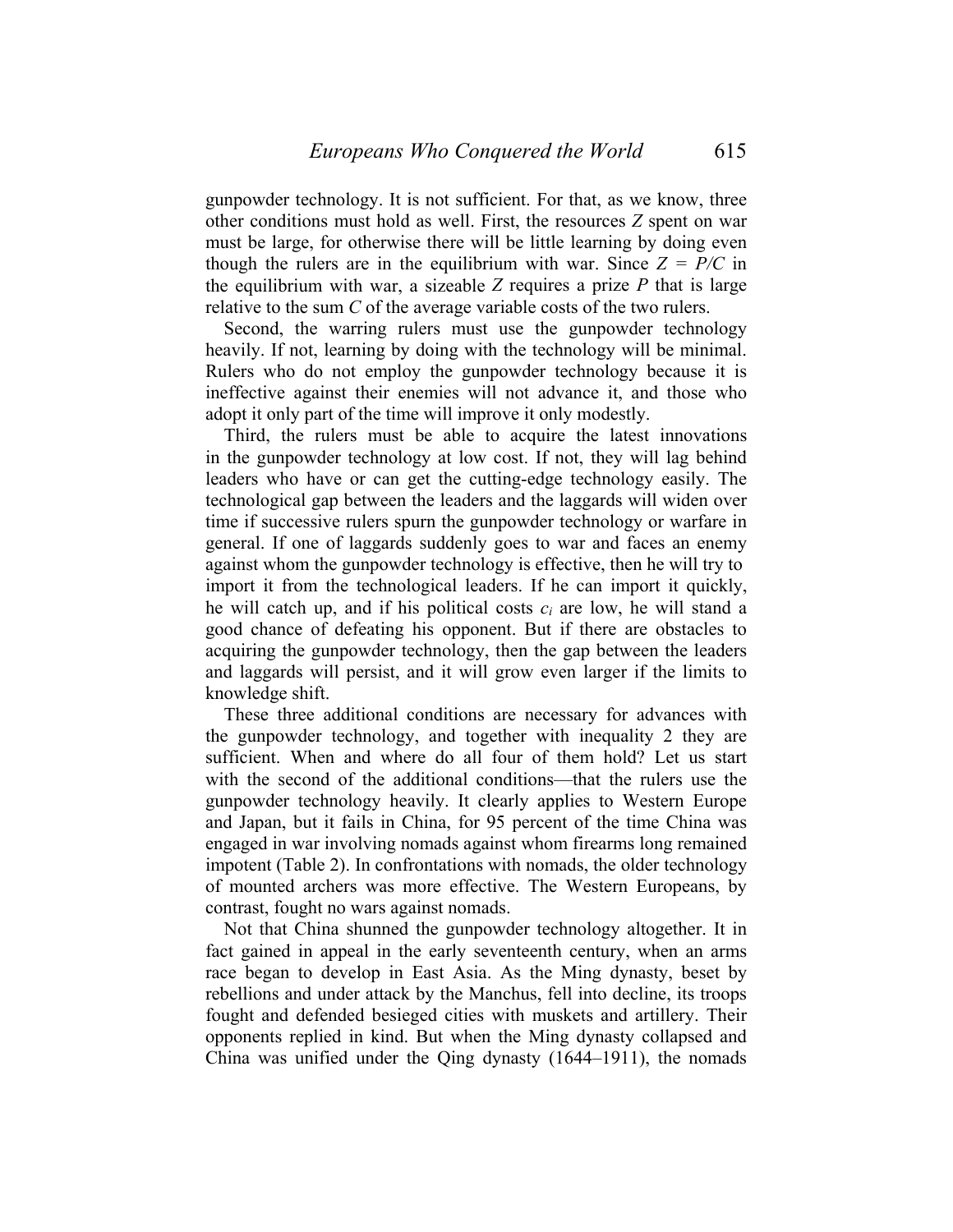| FREQUENCY OF FOREIGN WAR IN CHINA AND EUROPE, 1500–1799 |                                                                         |  |  |
|---------------------------------------------------------|-------------------------------------------------------------------------|--|--|
| Country                                                 | Percent of Time Country is at War Against<br>Foreign Enemies, 1500–1799 |  |  |
| China                                                   |                                                                         |  |  |
| All wars                                                | 56                                                                      |  |  |
| Excluding wars against nomads                           | 3                                                                       |  |  |
| France                                                  | 52                                                                      |  |  |
| England/Great Britain                                   | 53                                                                      |  |  |
| Spain                                                   | 81                                                                      |  |  |
| Austrian dominions                                      | 24                                                                      |  |  |

TABLE 2  $F_{\rm F}$  FLID ODE 1500–1500

*Notes*: Excluding wars against nomads does not change the figures for the western European countries because they did not fight wars against nomads. The data for this table were collected by Margaret Chen, except for those for China, which were kindly furnished by James Kung. Chen also collected figures for China from Chinese sources, and her numbers were similar to Kung's.

*Sources*: Clodfelter, *Warfare*; Wright, *Study*; Stearns, *Encyclopedia*; and Kung (personal communication of the figures for China).

remained the new dynasty's major enemy well into the eighteenth century, and against them the gunpowder technology was still ineffective because it continued to strain supply lines to the breaking point.<sup>32</sup>

 Russia, the Ottoman Empire, and the various powers waging war in India faced similar problems with enemies who kept them from focusing on the gunpowder technology. Until the middle of the seventeenth century, the Russians' major land enemy was nomadic Tatars. Firearms were of some use against them, particularly if deployed from behind fortified lines, but cavalry armed with bows and sabers was the major weapon, as in China. The Ottomans emphasized cavalry too, because much of their conflict involved frontier skirmishes and raiding. Even in the eighteenth century over 77 percent of their army was cavalry, versus under 27 percent in France. As for India, until the eighteenth century, warfare there too made heavy use of cavalry.

 In addition, both the Ottomans and Russians had to funnel resources into another ancient technology with limited potential for improvement via learning by doing—galley warfare. Galleys, which dated back to classical times, were ideally suited to amphibious warfare in the light winds of the Mediterranean. They were also important for Russia on the Black Sea and the Baltic. Galleys did grow more effective in the Middle Ages, and in the early sixteenth century they acquired ordnance that made it possible to smash ship hulls. But then the limits to improving this aged technology were reached. Only a few guns could be

<sup>&</sup>lt;sup>32</sup> Needham, *Science*, vol. 5, part 7: pp. 398-407; Franke, "Siege"; Atwell, "T'ai-ch'ang"; Lorge *War*; and Perdue, *China*.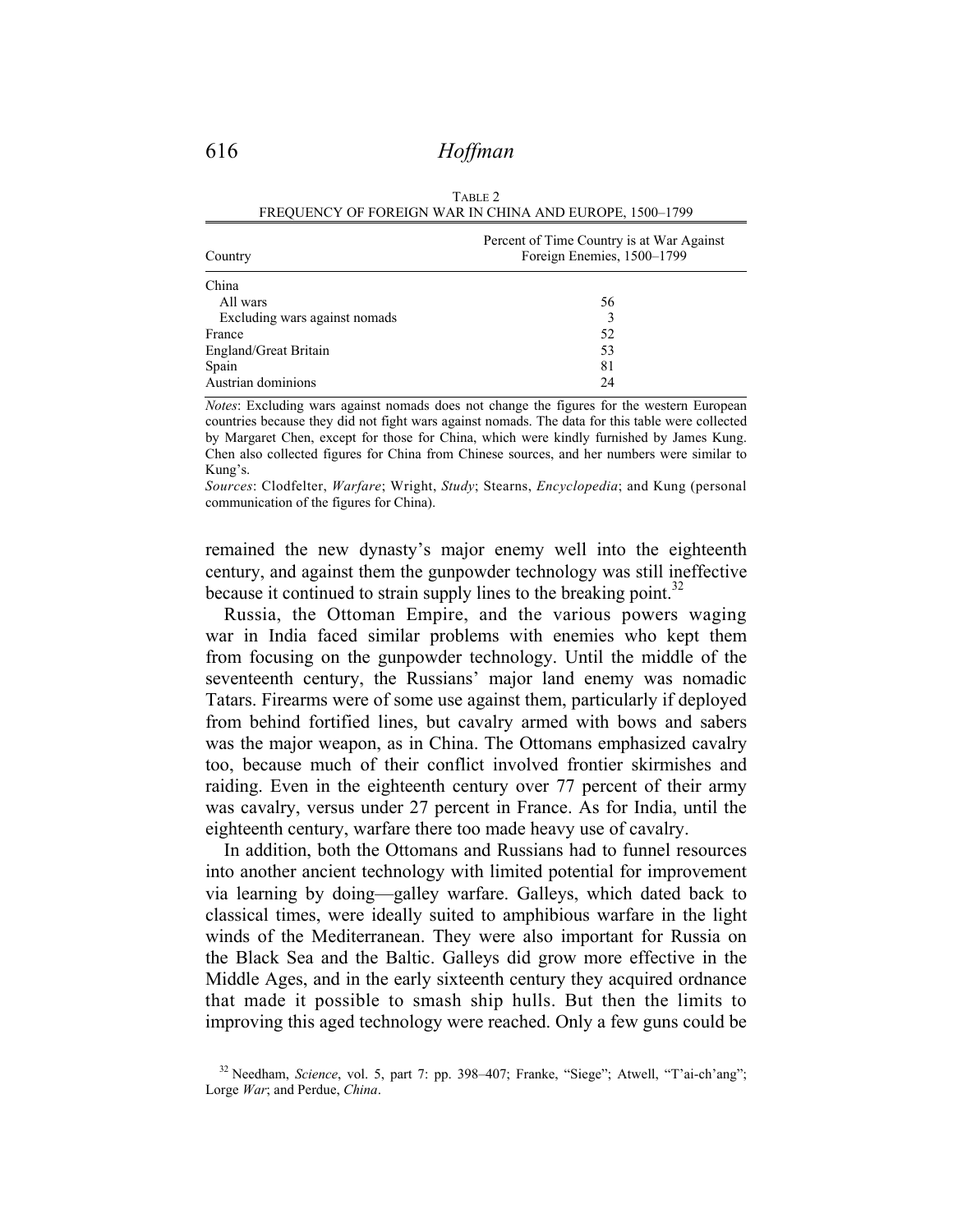added without taxing the oarsmen; with little room to store water for the oarsmen, the galleys' range was severely restricted; and they were vulnerable to heavily armed sailing ships.  $33$ 

 In short, the requirement that rulers rely almost exclusively on the gunpowder technology would work against innovation in the Ottoman Empire. It would lead to the same prediction for India before the eighteenth century, for China, except in the waning days of the Ming dynasty, and for Russia, at least before the late seventeenth century, when the Tatars ceased being a major threat. Japan and Western Europe, by contrast, would be more fertile ground for innovation.

 Japan, however, eventually ran afoul of inequality 2, which predicts that war will stop if one ruler annihilates his opponents and conquers their realms. Without war, learning by doing stops, and so do advances in military technology. The resources mobilized  $z_i$  decline too. Such an outcome never occurred in early modern Europe, which was always torn by conflict. But that is precisely what took place in Japan when it was unified under the Tokagawa Shogunate (1603–1867).

 Japan had suffered through generations of devastating civil war until three victorious warlords finally unified the fragmented country under what became the rule of the Tokugawa Shoguns. By crushing opposition and rewarding loyalty, the Tokugawa then fashioned a regime that eliminated internal strife. Peace made the populace better off, but it left the Shogun with no one else to fight. In terms of our model, it was as though Japan's ruler was in a tournament with no other contestants. He would have had no reason to devote resources to war or to advance the gunpowder technology, which had been heavily used in Japan ever since firearms were introduced in 1543. One might of course wonder why he or the warlords who united the country did not turn to foreign conquests once they had vanquished their domestic enemies. One of the warlords, Toyotomi Hideyoshi, actually did try to invade Korea (and via Korea, China) in 1592 and 1597, but failed, because he "lacked the resources" needed to carry out such an operation—in particular, a large navy. Other Japanese leaders were "unenthusiastic" about the operation and "quickly" withdrew from Korea after Hideyoshi died. They seemed to realize that an invasion without adequate resources was unrealistic. They knew, in other words, that successful military competition against foreign powers entailed a large fixed cost

<sup>&</sup>lt;sup>33</sup> For this and the preceding paragraph, see Agoston, *Guns*, pp. 191, 202–03; Esper, "Military"; Glete, *Navies*, pp. 114‒15, 139‒46, 310, 706‒12; Gommans, *Mughal*; Gommans and Kolff, *Warfare*; Guilmartin, "Ideology" and *Galleons*, pp. 106‒25; Hellie, *Enserfment*; Lynn, *Giant*, pp. 528‒29; McNeill, *Steppe*; Parry and Yapp, *War*; Paul, "Military Revolution"; and Pryor, *Geography*.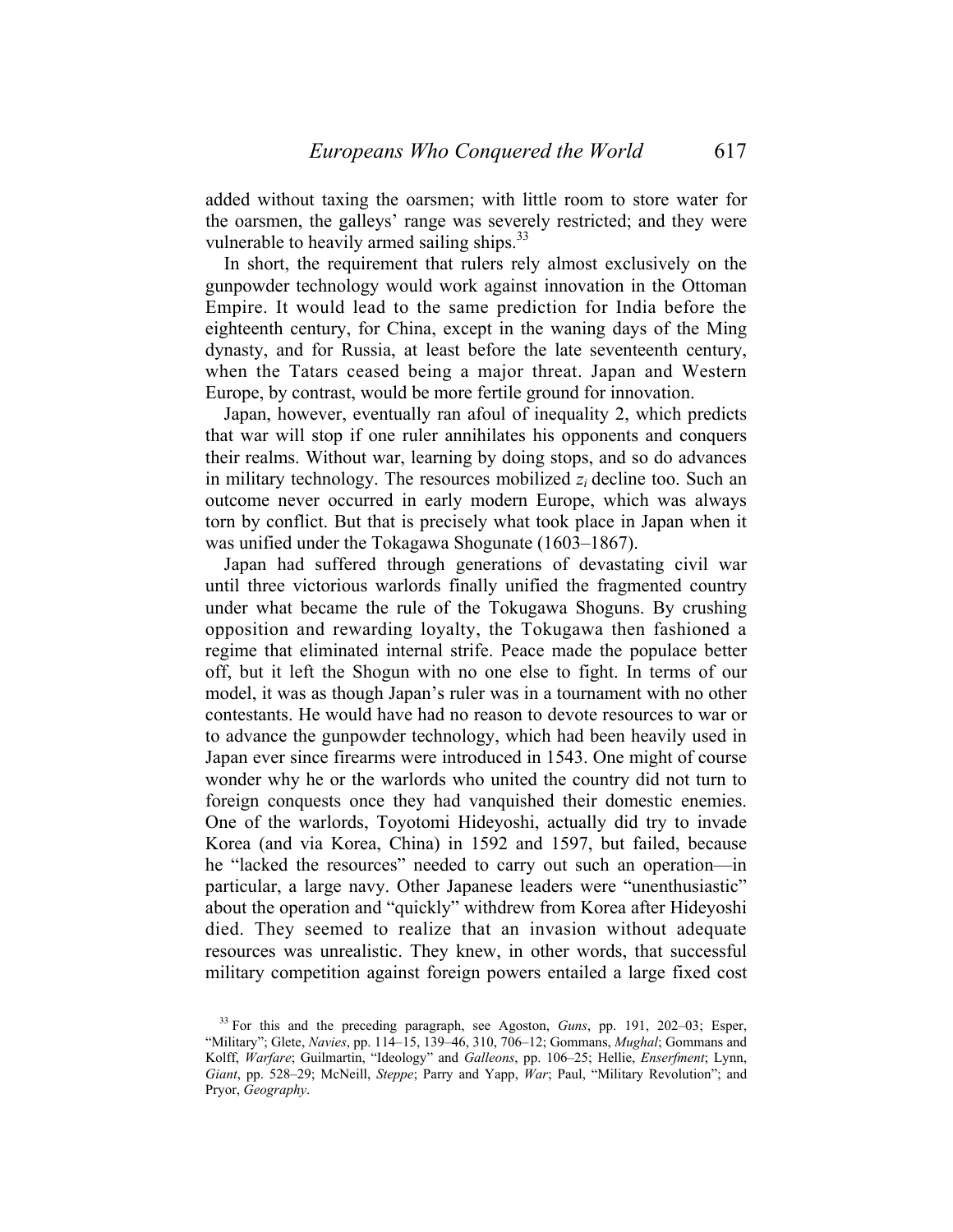(relative to the size of the prize), including the expense of building a powerful navy. That fixed cost—the *b* in the tournament model—ruled out the possibility of foreign war and thus halted improvements to the gunpowder technology.34

 As in Tokugawa Japan, inequality 2 would have also discouraged China from fighting distant wars in which the gunpowder technology might have been more useful than it was against nomads. For much of its history, China was a large unified empire and much bigger than neighboring states. The emperors (and the officials who advised them) would therefore have found themselves in a situation akin to that of the Tokugawa Shoguns: warfare abroad (including invading Japan) would have required building an effective navy or fighting distant land battles. That would have meant paying a prohibitively high fixed cost *b*, which would have made such wars unattractive.

 What about the two other conditions for improving the gunpowder technology: that the ratio *P/C* of the value of prize to the sum of the average variable costs be high, and that rulers be able to acquire the latest innovations at low cost? The requirement that *P/C* be high clearly handicapped the Ottoman Empire in the eighteenth century. The Ottomans were fighting European states so they were contending for the same prize  $P$ , but their tax revenues were lower than in eighteenthcentury Europe. They collected less than the median for major European powers, less than what one of their major opponents, the Austrians raised, and less than what their other chief enemy, the Russians, mobilized, at least after  $1750$ <sup>35</sup> It follows that the Ottomans had a higher average variable cost of mobilizing resources than in Europe and that they were unlikely to be the ones advancing the gunpowder technology. Their high cost of mobilizing resources would also imply (from expression 5) that they had little chance of defeating European rulers in the eighteenth century even if they imported the latest weapons and tactics.

 As for the European rulers, their average variable costs of mobilizing resources were not only lower than in the Ottoman Empire (at least after 1700), but likely lower than in China too. The evidence comes from capita tax rates in wartime, which were much higher in Europe than in China (Table 3). Although the difference could simply reflect a less valuable prize in China or the nature of China's enemies, it is bolstered

<sup>&</sup>lt;sup>34</sup> Smith, "Land Tax"; Reischauer, Fairbank, and Craig, *History*, vol. 1: pp. 614–15; Berry, Hideyoshi, pp. 207-17, "Presidential Address," and "Public Peace," pp. 207-17; Brown, *Central Authority*; Parker, *Military Revolution*, pp. 140‒43; Guilmartin, *Galleons*, pp. 182‒90; and Chase, *Firearms*, pp. 175–96.<br><sup>35</sup> Pamuk and Karaman. "Ottoman."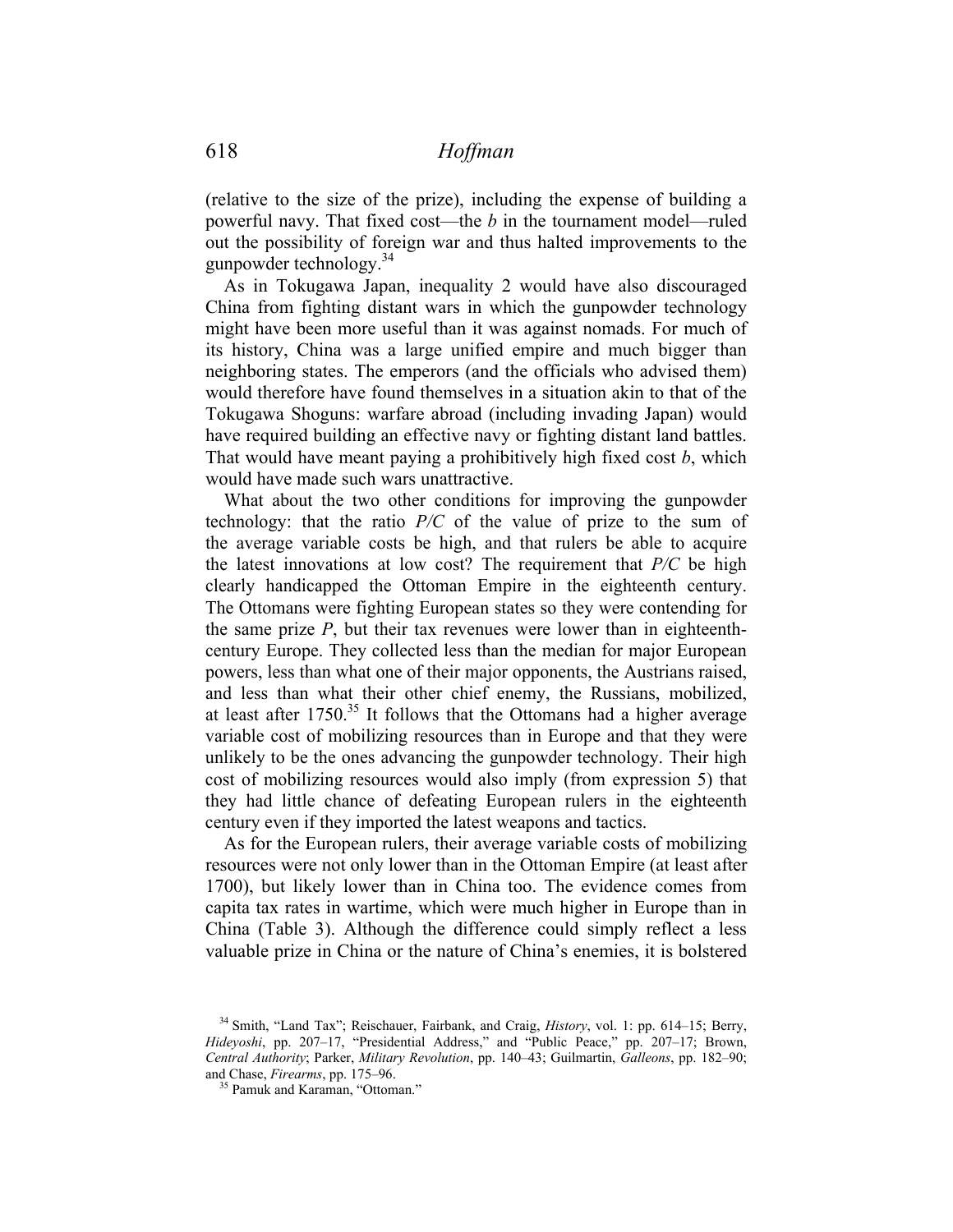TABLE 3 ANNUAL PER CAPITA TAXATION IN CHINA, ENGLAND, AND FRANCE, 1578 AND 1776 (in grams of silver)

|         |                                          | 1578  | 1776   |
|---------|------------------------------------------|-------|--------|
| China   | Total                                    | 6.09  | 8.08   |
| China   | Portion under central government control | 3.56  | 7.03   |
| England | Portion under central government control | 10.47 | 180.06 |
| France  | Portion under central government control | 16.65 | 61 11  |

*Note*: The figures for England and France are decennial averages. For China, they are upper bound estimates that involve the following assumptions: the population is 175 million in 1578 and 259 million in 1776; the grain levy in 1578 is converted to silver at 1 shi equals 0.6 taels of silver; the service levy in 1578 is worth 10 million taels per year; the portion of taxes under central government control in 1578 includes taxes sent to Beijing or Nanjing, plus 25 percent of the service levy; 87 percent of the taxes are under central government control in 1776. China was at war in 1578 and 1776, which might have raised tax levels. For the sake of comparison, England was at war throughout the 1570s and seven years out of ten in the 1770s; France fought three years of ten in the 1570s and five years of out ten in the 1770s.

*Source*: For France, see Hoffman and Norberg, *Fiscal Crises*, pp. 238‒39; for England, see the European State Finance Data Base that Richard Bonney has assembled (http://www.le.ac.uk/hi/bon/ESFDB/dir.html ), data Mark Dincecco has posted at the Global Price and Income Group website ( http://gpih.ucdavis.edu/ ) and explained in Dincecco, "Fiscal Centralization," and population figures from Wrigley and Schofield, *Population History*, table A3.1; for China, see Huang, "Ming Fiscal"; Myers and Wang, "Economic Developments"; Liu, "Nexus of Power"; and the Global Price and Income History Group website for units, silver equivalents, and prices of grain in China.

by claims that tax revenue in China were in fact constrained by the threat of revolt and by elites who could more easily siphon off tax revenue in larger empire.<sup>36</sup> Another sign that the average variable cost was low in Europe is that taxes were high relative to GDP, at least in the eighteenth century, when we can make such comparisons for France and England. By then, France was spending 5 to 10 percent of its GDP on military resources, and Great Britain even more—perhaps as much as 28 percent.  $37$  For countries that were still poor by modern standards, these figures are quite high. For comparison, at the end of the Cold War, the United States was devoting 5 percent of its GDP to the military, and the USSR perhaps 10 percent.<sup>38</sup>

 Like Europe, Japan before the Tokugawa Shogunate might have also faced low average variable costs. The evidence is indirect. The armies Japanese warlords raised were big relative to the population, but that would be what one would expect in wartime when  $P/C$  was large.<sup>39</sup>

<sup>&</sup>lt;sup>36</sup> Huang, "Military Expenditures" and "Ming Fiscal"; Sng, "Size"; and Brandt, Ma, and Rawski, "From Divergence."

<sup>&</sup>lt;sup>37</sup> Kennedy, *Rise*, table 2; and Mathias and O'Brien, "Taxation," table 5. French military expenditures are assumed to range from 45 to 85 percent of tax revenues. 38 Brzoska, "Military Expenditures," table 3. 39 Finer, *History*, vol. 3, p. 1088.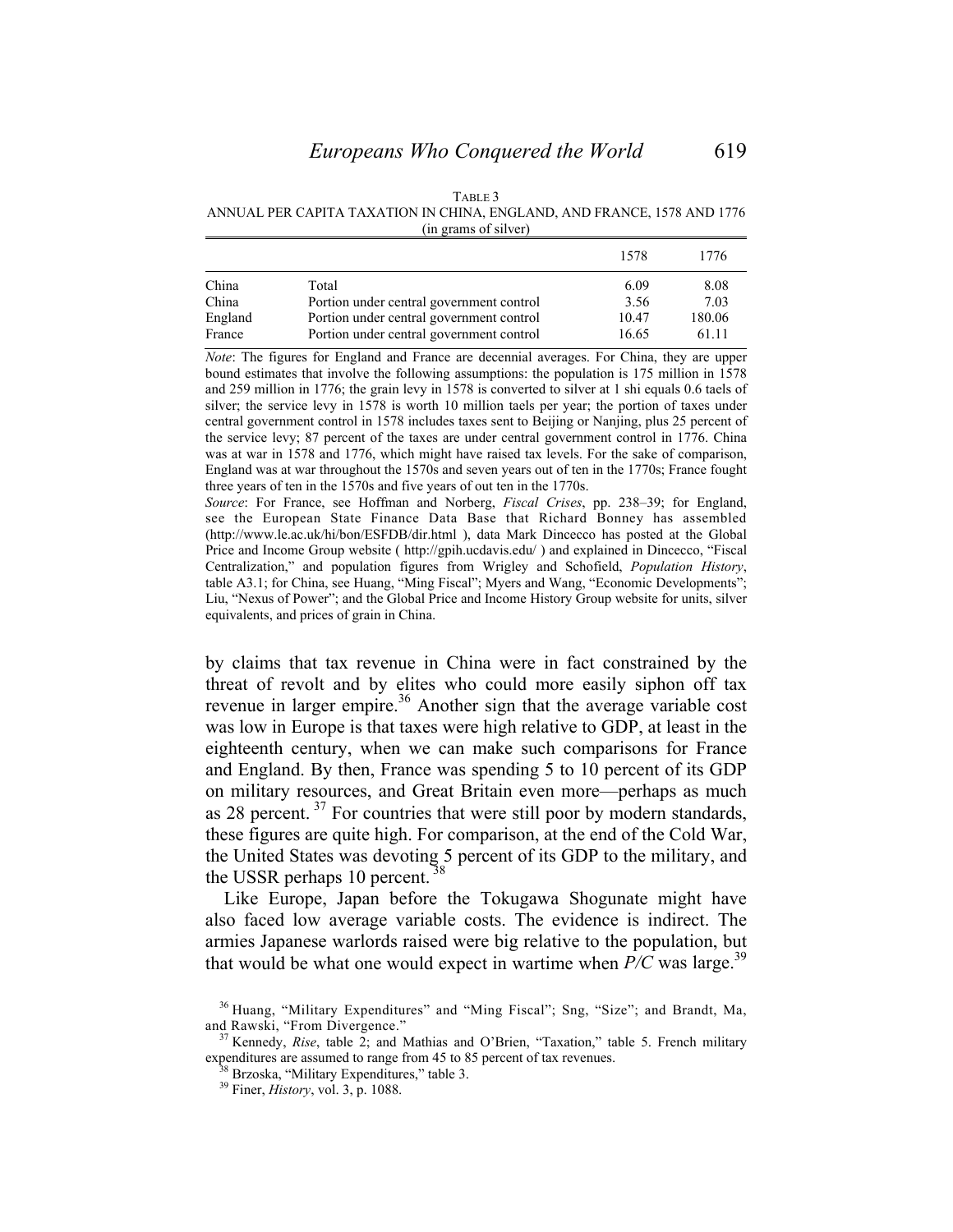By the eighteenth century, the Russians too likely had a low average variable cost too and a high value for *P/C*. They were by then fighting the Western Europeans for the same prize, and although their per capita tax revenues were still lower than in the west, the czars—thanks to the reforms of Peter the Great (1682–1725)—could draft serfs into the military, cutting the average variable costs of fielding a military force.<sup>40</sup> By contrast, western leaders had to wait for the wars of the French Revolution to conscript troops on that scale.

 Finally, India's leaders were hobbled by high average costs of mobilizing resources and by a lower value of the prize they were fighting for, all of which reduced their *P/C* ratio. The Indian case is in fact a telling one. In the eighteenth century, the subcontinent was convulsed by virtually constant warfare among the leaders and states that arose as the Mughal Empire disintegrated. The unremitting hostilities imply that inequality 2 was satisfied, and the armies were fighting with gunpowder weapons and could easily have acquired leading innovations from one another in what was an active market for military goods and services.<sup>41</sup> But the one remaining condition required for advancing the gunpowder technology—that *P/C* be high—failed to hold.

 On the one hand, political costs *C* of mobilizing resources were high. Data on tax revenues for India are lacking, but it is clear that the new states that emerged on the subcontinent were struggling to gain control of resources that remained in local hands.<sup>42</sup> In addition, the value of the prize *P* was reduced by conflict within powerful Indian families over succession to a throne or rights to rule.<sup>43</sup> Strife of this sort, which after the late Middle Ages was rarer in Europe, cut the value of the prize for victors in India, by raising the odds that a prince or other ruler would be unable to enjoy the fruits of winning. The prize was still valuable enough to get the rulers to fight, but not big enough relative to the average variable costs of fighting to get them to mobilize a large amount of resources *Z*. Since they were not raising many resources, the model would predict that their wars would generate little or no innovation.

 The Indian case shows why unending warfare and highly developed markets for military goods were not enough to obtain advances in the use of gunpowder. If they had been enough, then eighteenth-century

<sup>&</sup>lt;sup>40</sup> Hellie, *Enserfment*; and Pintner, "Burden."<br><sup>41</sup> Kolff, *Naukar*; Gommans and Kolff, *Warfare*; and Gommans, *Mughal*. Although the<br>Mughal Empire did use gunpowder weapons, it was more reliant on cavalry than the Eur

 $^{42}$  Barua, "Military Developments"; Stein, "State Formation"; Washbrook, "Progress"; and Alam and Subrahmanyam, "L'état moghol." 43 Gommans, *Mughal*.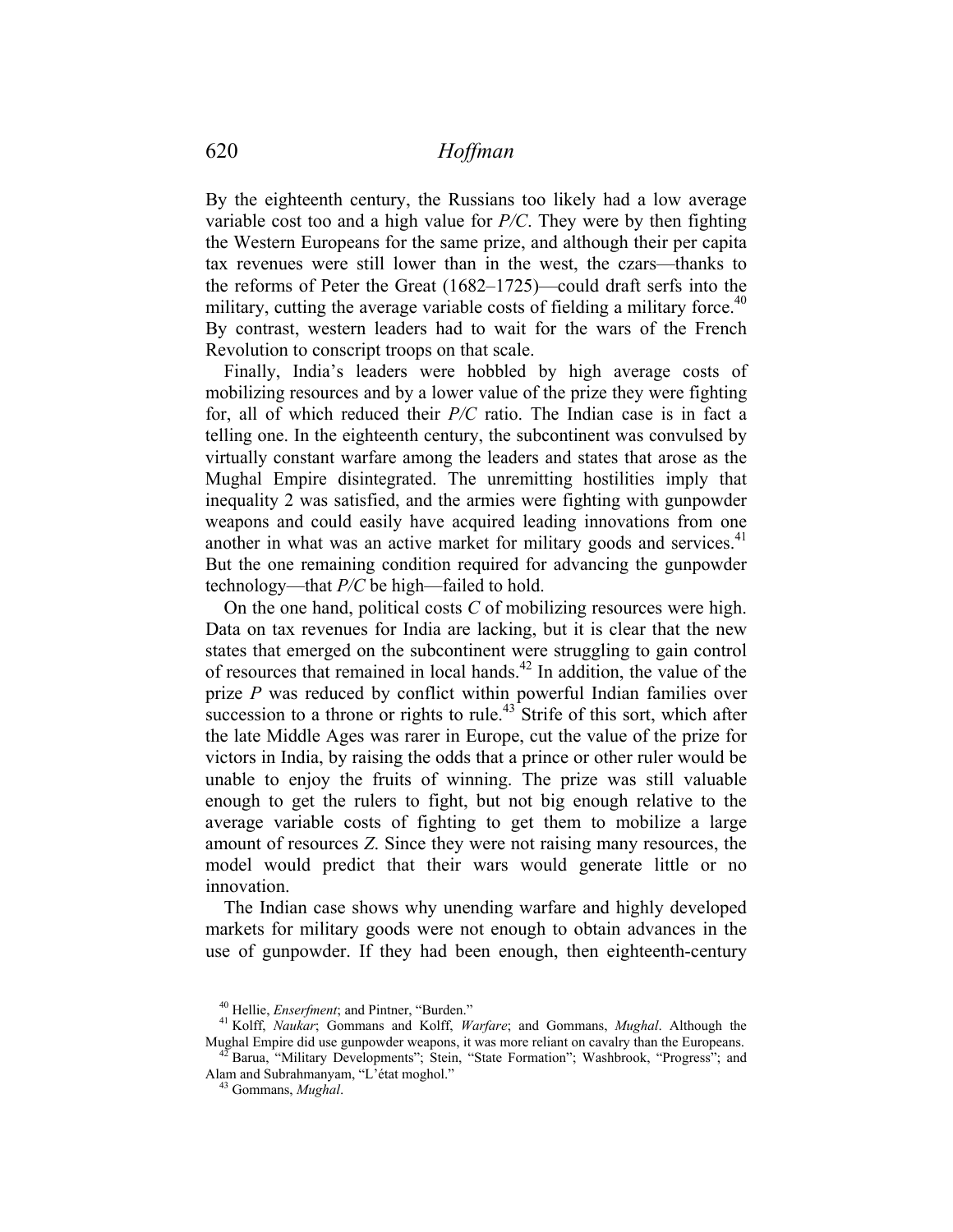India should in fact have been an innovator, not a laggard. Our model, by contrast, predicts the opposite, because with high political costs and strife over rights to rule, the Indian rulers would in equilibrium utilize small amounts of military resources and thus fail to innovate. The model can also help explain why the East India Company became a dominant military power in India. It simply had lower average variable costs of using the military and thus was willing to mobilize more military resources in equilibrium. Not only could it draw on its own financial system to fund its military ventures, but it had also gotten control of the wealthy Ganges plain in northwestern India and won support for higher taxes there by offering elites a land market in return for higher levies. Elite cooperation and more wealth to tax would mean a lower average cost *ci* and, from expression 5, a greater chance of winning wars. It would be no surprise then that the company conquered much of the subcontinent, simply by hiring away the best officers and their troops.<sup>44</sup>

 The only remaining condition is that rulers be able to acquire innovations at low cost. The barriers to doing so are clear. In the early modern world, embargos would not have been the major obstacle, since enforcement was difficult. But distance alone hampered the diffusion of the latest skills, weapons, and tactical innovations, even if mercenaries and weapons makers were willing to work for foreign masters. Technological gaps could then have increased if learning by doing persisted in one part of Eurasia and stopped in another. All rulers potentially could have advanced the gunpowder technology, but if some fell behind, catching up would have been difficult.

 Some parts of the technology, after all, were just hard to transfer, which would have widened the gaps between laggards and leaders. The reason was that they involved a number of complementary skills or reforms, and rulers had to acquire the whole package if they wanted the innovation. One of the improvements to French artillery in the eighteenth century, for instance, was a shift to manufacturing them by boring a solid casting instead of using a mould with a hollow core. Boring made cannons more accurate and cut the number rejected in initial testing. But adopting the technique required careful training and supervision of whole teams of skilled workers. The Swiss cannon founder who perfected the process complained that if business declined and some of his employees departed, he would have a hard time finding and training replacements when demand picked up again. And so, when

<sup>44</sup> Alavi, *Sepoys*; Gommans and Kolff, *Warfare*; Cooper, *Campaigns*; Gommans, *Mughal*; and T. Roy, "British India."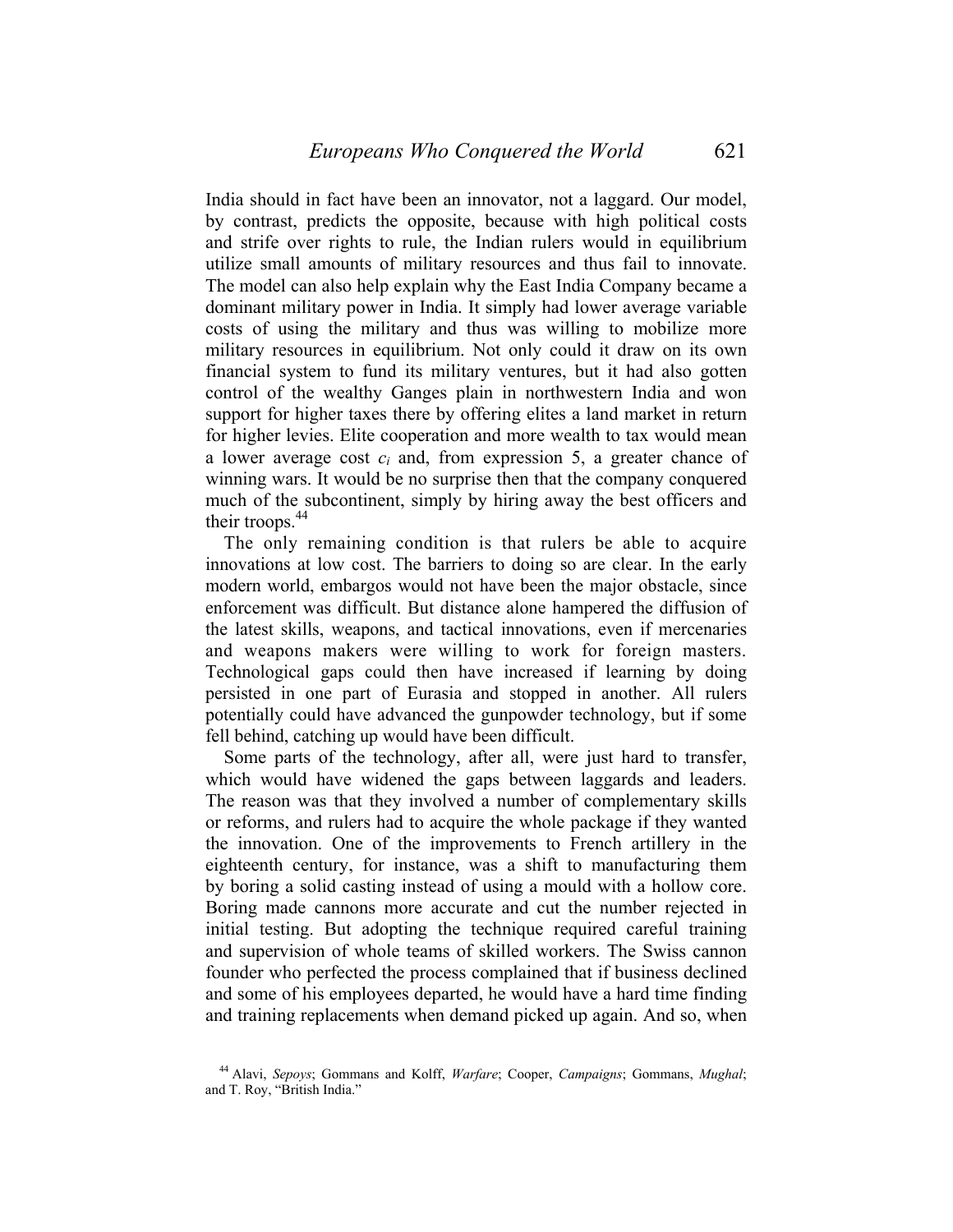he was asked to export the process to France's ally, Spain, he contracted to import a whole group of skilled workers and even obtained the right to impose heavy penalties on any of them who quit.<sup>45</sup> Hiring the cannon founder alone was thus insufficient. The king of Spain needed all the supporting skills, or else he had to wait until a skilled team could be assembled and whipped into shape. Transferring the innovations would have been even slower if they depended on complementary skills, such as navigation or metalworking, that were scarce in the civilian economy.

 Gunpowder innovations would spread most easily, we would therefore expect, when enemy powers were small and near one another and when military goods, services, and ideas could move between them with relative freedom. That was the case in India, and perhaps in Japan before the Tokugawa Shogunate as well, since the battling Japanese warlords were close enough to one another to at least copy what worked. And it was certainly the case in Western Europe.

 Western Europe is also the only part of Eurasia that satisfies all the other conditions required for advancing the gunpowder technology, and it does so throughout the entire early modern period. No other Eurasian powers can meet that standard. The model would therefore predict that Western Europe would be a leader in advancing the gunpowder technology. The other Eurasian powers would have lagged behind. Could they have caught up by importing European innovations when needed? They would all have had an incentive to buy the latest military technology from Western Europe if it was more effective militarily, and the Europeans did in fact export their arms and expertise to places as far away as China.46 But wholesale transfer of the cutting-edge technology would have been hampered by distance alone in South or East Asia. If it was difficult to move a whole team of cannon makers from France to Spain, how much harder would it have been to get them to India or China? The obstacles would have been much higher, because of the risks of ocean travel and the difficulties of getting Europeans to settle in an alien place.

 Russia and the Ottoman Empire would have a somewhat easier time of it, since they were closer to Western Europe. Yet even with the imports, we would predict that anemic tax revenues would keep the Ottomans from defeating the Europeans after 1700. The Russians, by contrast, could be expected to do much better, at least after the late seventeenth century. Not only could they import the technology more easily than

<sup>&</sup>lt;sup>45</sup> Alder, *Engineering*, pp. 39–46; and Minost, "Maritz." <sup>46</sup> Hoffman, "Prices."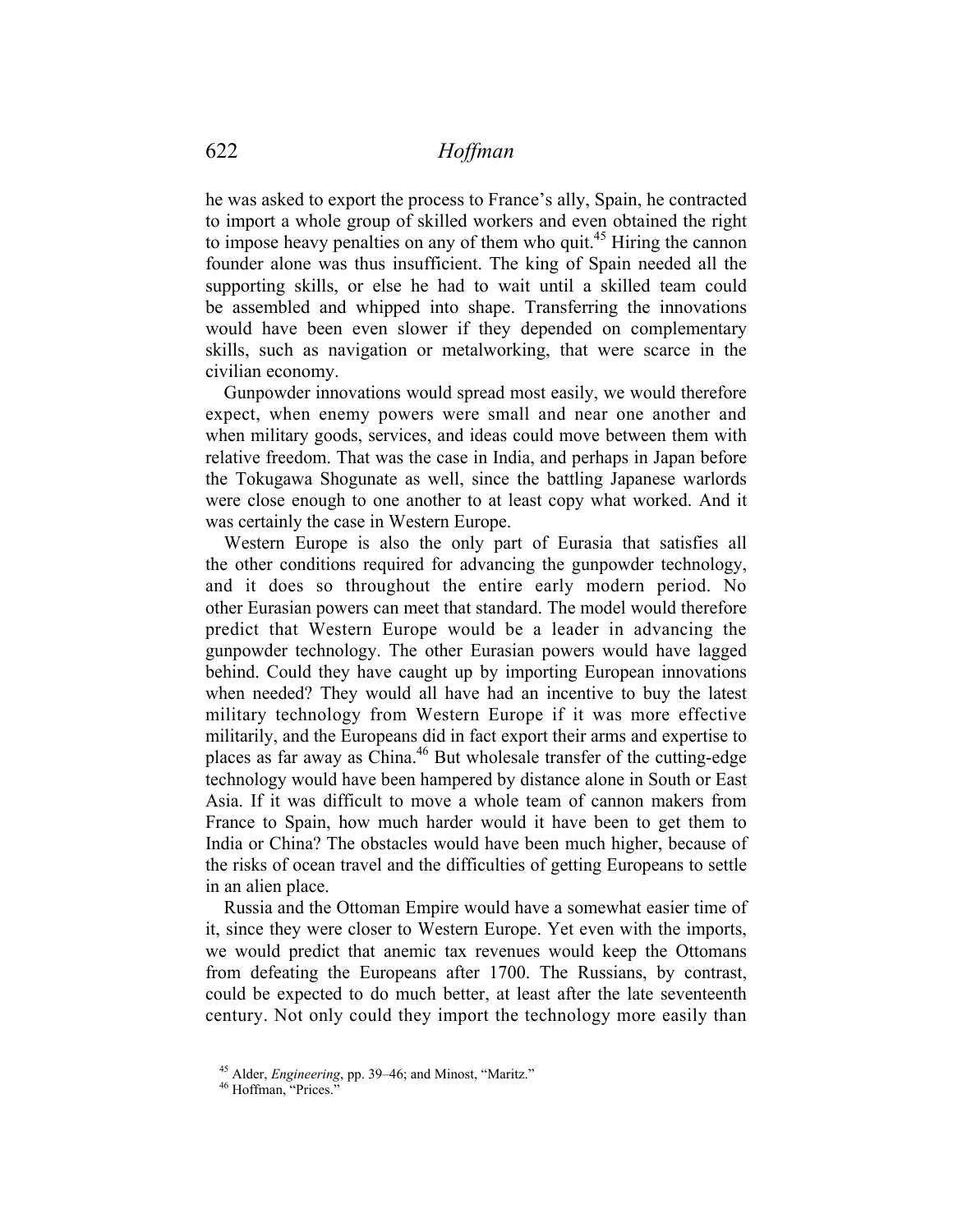distant Asian powers, but they could now focus on fighting with gunpowder weapons and mobilize enormous resources by drafting serfs.

### TESTING THE MODEL'S IMPLICATIONS IN EARLY MODERN EURASIA

 We can test the model's implications for early modern Eurasia. If we begin with Western Europe, we would expect to see innovation and productivity growth in the military sector. That certainly fits the literature on the military revolution, but there is also quantitative evidence supporting this prediction too, for we can measure the rate at which the productivity of the technology was increasing. The yardsticks used underestimate the productivity growth, because they fail to capture advances in tactics or provisioning that were an integral part of the gunpowder technology. They also have trouble with naval warfare, where Western Europe's lead was perhaps greatest. The reason is that warships had a variety of different goals, which varied over time. Firepower dominated the eighteenth century, but speed, range, and an ability to fight in inclement weather were also important, particularly in wars of economic attrition that were the focus of much early modern naval warfare.<sup>47</sup>

 Yet despite all these difficulties, the evidence that military productivity was advancing in early modern Europe is clear. Suppose, for example, that we ignore the other goals navies pursued and take firepower, measure by the weight of the shot, as our sole yardstick of naval output, which we can divide by shipboard labor and capital to get an index of total factor productivity. In the English navy, this index was rising at a rate of 0.4 percent per year between 1588 and 1680, a period when firepower was gaining in importance.<sup>48</sup> Such a rapid growth was virtually unheard of in preindustrial economies, where total productivity was typically increasing at 0.1 percent per year or less in major sectors of the economy, if it grew at all.<sup>49</sup>

<sup>&</sup>lt;sup>47</sup> Guilmartin, *Gunpowder*, pp. 253–254 and "Guns"; and Glete, *Navies*, pp. 58–61.<br><sup>48</sup> Capital is computed from displacement, and labor from crew sizes for the English navy,

using Martin and Parker, *Armada*; and Glete, *Navies*, pp. 186, 195, 205. Factor shares (0.496 for capital and 0.503 for labor) come from 1744 construction and crew labor costs in Boudriot and Berti, *Les vaisseaux*, pp. 146‒52. For firepower, see Glete, *Navies*; Guilmartin, *Galleons*; and Martin and Parker, *Armada*, pp. 33–36.<br><sup>49</sup> For examples, see Hoffman, *Growth*; and Clark, *Farewell*. One might argue that the

English navy was simply specializing in firepower at the expense of speed or range—in other words, that it was moving along a frontier of output possibilities while productivity remained constant. But by the late 1500s it had already begun to emphasize bombardment as an alternative to the boarding that had been the customary goal in naval battles, and the 1588 data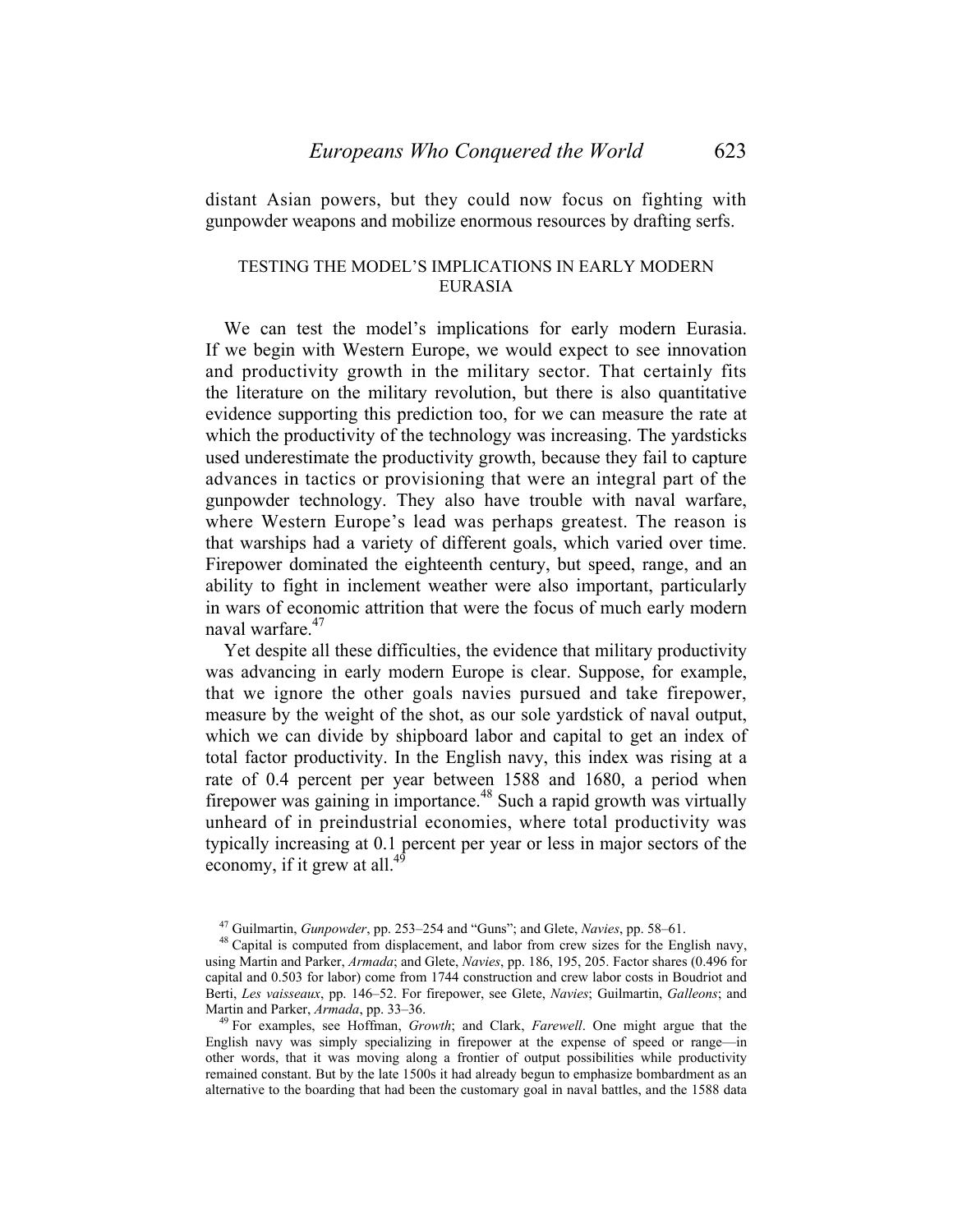Nor was productivity growth limited to naval warfare. On land, the effective firing rate per French infantryman jumped by a factor of 6 or more between 1600 and 1750, as bayonets made it possible to replace pike men and matchlocks were supplanted by flintlocks with ramrods and paper cartridges. The higher firing rate translated into labor productivity growth of 1.5 percent per year, which rivals overall labor productivity growth rates in modern economies and far exceeds what one would expect for preindustrial economies.<sup>50</sup>

 Still another sign of rapid productivity growth was the falling price of weapons. The prices of cannons, muskets, and pistols tumbled relative to the price of other manufactured goods and relative to the cost of the relevant factors of production. Using the cost function dual, we can estimate productivity for weapons manufacturing in early modern France and England. The median total factor productivity growth rate over periods ranging from the late fourteenth century to the late eighteenth century turns out to have been 0.6 percent per year, a rapid pace even at the outset of the Industrial Revolution.<sup>51</sup>

 What about the model's implications for the rest of early modern Eurasia? Although we lack similar figures for productivity, we can test the predictions against the historical record. If we begin with Japan, the model predicts improvements to the gunpowder technology until the Tokugawa Shogunate gained power in the early seventeenth century, when warfare and innovation should have stopped and tax collections should have tapered off.

 Those predictions match the historical record. Before the Tokugawa, the Japanese had discovered—some twenty years earlier than Europeans—the key tactical innovation of volley fire that allowed infantry soldiers with slow-loading muskets to maintain a nearly continuous round of fire. With the Tokugawa, war stopped and so did that sort of innovation.<sup>52</sup> And over time, tax revenues declined as fraction of agricultural output.<sup>53</sup> A cultural explanation cannot account for this sudden change, for Japanese continued to have a strong attachment to martial values. One might fear that this line of argument simply repeats the story of how the Tokugawa Shoguns banished guns. But in fact, the

in fact come from ships that were already specialized in firepower—the heavily armed flotilla

that defeated the Spanish Armada.<br><sup>50</sup> Hoffman, "Prices," Table 3.<br><sup>51</sup> Ibid. An alternative calculation yields an even higher median rate of 1.1 percent per year.<br><sup>52</sup> Parker, *Military Revolution*, pp. 18–19, 140–143; Ch

 $53$  Smith, "Land Tax."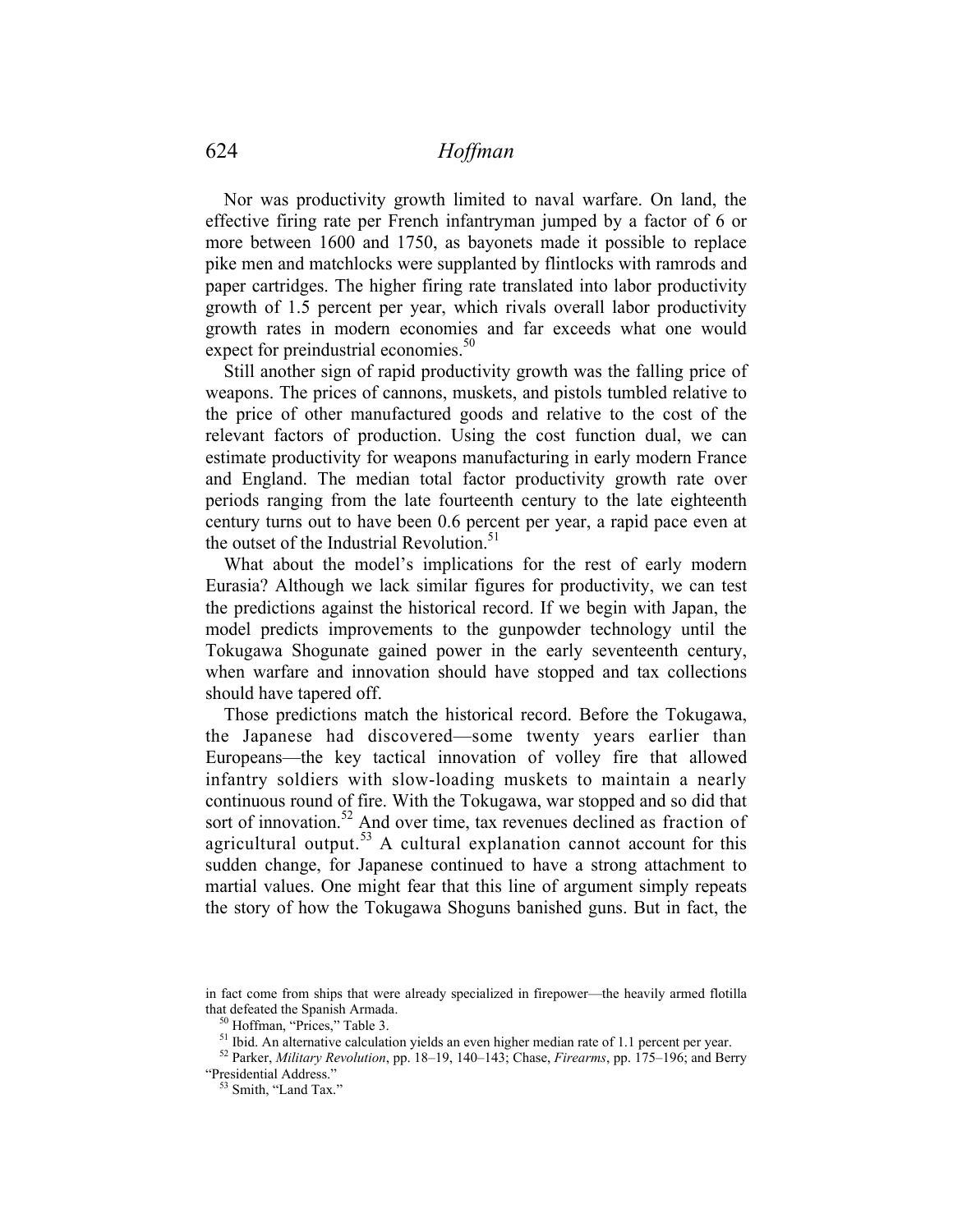shoguns did not ban firearms. Although they disarmed the population, they kept their own guns and required them for lords too.<sup>54</sup>

 Historical evidence also confirms the model's implications for China and eighteenth-century India. Both would have been expected to lag behind Western Europe in developing the gunpowder technology, even though China was the birthplace of firearms and India would have been fertile ground for advances in gunpowder technology if the argument about competition were correct. Both should also have tried to import weapons and expertise from Europe when the gunpowder technology proved useful.

 That is exactly what happened. In China, officials recognized that European weapons were superior, and they sought designs and expertise from the Portuguese or the Jesuits in both the Ming and the Qing dynasties.55 Military leaders in eighteenth-century India followed much the same path. They readily adopted new weapons and tactics in their unending wars, but they did not break new ground in their use. The innovations, by and large, came from Western Europe with renegade experts, mercenary officers, and imports of weapons.<sup>56</sup>

 The model implies that Russia and the Ottoman Empire would also have been less likely to advance the gunpowder technology and that both would have imported weapons and military expertise from Western Europe, up until the eighteenth century. Then their paths would have diverged. High political costs  $c_i$  would have made the Ottomans drop further back and cut their odds of winning wars, particularly against western powers. The reverse would have happened for the Russians.

 In fact, military historians argue that the Ottomans fell behind Western Europe in the late seventeenth century, particularly in field warfare. Although the Ottomans had a large artillery industry, they imported expertise from Western Europe. By the eighteenth century, they dropped from the ranks of the great powers in Europe and were

<sup>&</sup>lt;sup>54</sup> For the source of the story (Noel Perrin's *Giving up the Gun*) and a review that sets the facts straight, see Totman, "Review."

<sup>&</sup>lt;sup>55</sup> Josson and Willaert, *Correspondance de Verbiest*; Needham, *Science*, vol. 5, part 6; Spence, *To Change China*, pp. 15, 29; Franke, "Siege"; Väth, *Johann Adam Schall von Bell*, pp. 111-15; Waley-Cohen, "China"; Lorge, *War*, pp. 125-28; and Li, "Late Ming Military Reform."

<sup>&</sup>lt;sup>56</sup> Kolff, *Naukar*; Gommans and Kolff, *Warfare*; Gommans, *Mughal*; and K. Roy, "Hybrid Military Establishment." Even defenders of Indian military prowess admit that the advances with the gun powder technology by and large came from the West. See Subrahmanyam, "Kagemusha"; Barua, "Military Developments"; Alavi, *Sepoys*, pp. 24‒25; Cooper, *Campaigns*, pp. 31‒32, 42‒44, 289‒94; and Parthasarathi, *Why Europe*, pp. 206‒13.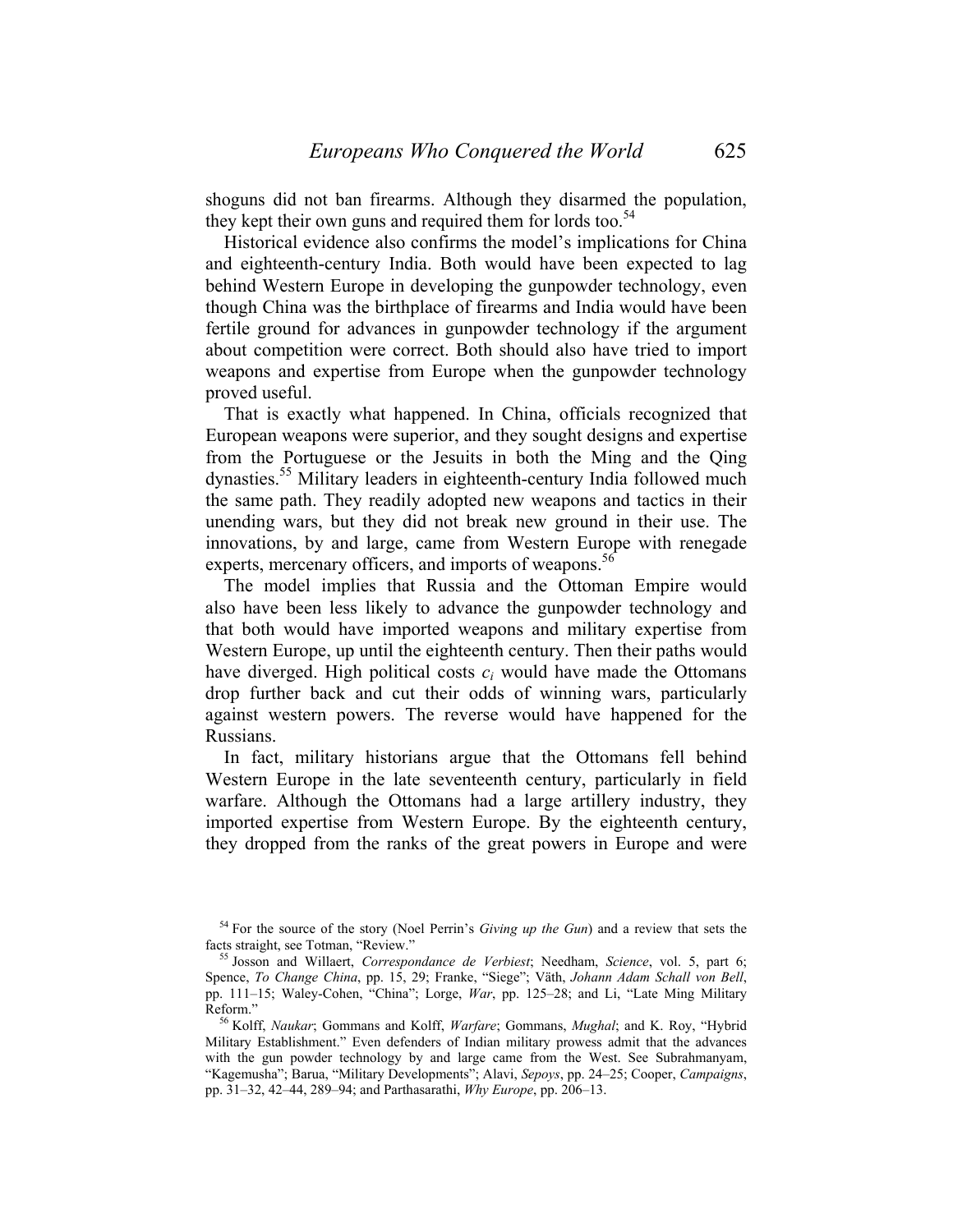more likely to lose wars.<sup>57</sup> Russia, by contrast, joined the great powers in the eighteenth century, after importing western officers, shipwrights, cannon founders, and military architects. It increasingly began to win wars against Western European powers.<sup>58</sup>

 The divergence between Russia and the Ottoman Empire is difficult to square with the argument that wars alone led to gunpowder innovations because both were frequently engaged in conflicts. That argument also fails to explain why all the wars in war-torn eighteenth-century India failed to advance the gunpowder technology. The tournament model can. It can also account for why China lagged behind, even though it was the birthplace of the gunpowder technology, and why Japan suddenly stopped improving the gunpowder technology, a shift that cannot be reconciled with a cultural argument. And the model also fits Eurasian evidence about military victories, trends in taxation, and the flow of military goods and services.

#### **CONCLUSION**

The tournament model of Europe's wars yields a deeper understanding of why Europeans pushed the gunpowder technology of firearms, fortifications, and armed ships further than anyone else. Exogenous political and military conditions drove the rulers of Western Europe's major powers to raise taxes and to spend heavily on this technology in fighting unending wars. The result was sustained innovation via learning by doing, all before the Industrial Revolution.

 Elsewhere, political and military conditions blocked such an outcome. In Japan, unification under the Tokugawa Shogunate snuffed out a similar tournament and removed incentives to funnel resources into the gunpowder technology. The story was similar in China, for it too, most of the time, was a large, unified empire. Furthermore, the gunpowder technology was not effective against its major enemy, nomads from the north. The technology was of little use either in Russia's early wars, or against some of the Ottoman Empire's adversaries. In addition, by the eighteenth century, the Ottoman emperors faced heavy political obstacles

<sup>&</sup>lt;sup>57</sup> Levy, *War*; Murphey, "Ottoman Attitude"; and Agoston, *Guns*, pp. 10-12, 193-94, 201. The Ottomans lost 30 percent of 23 wars in the years 1500–1699 and 56 percent of nine wars in 1700–1799 ( $p = 0.09$ , one-sided).

<sup>&</sup>lt;sup>58</sup> Cipolla, *Guns*; Hellie, *Enserfement*; Levy, *War*; Pintner, "Burden"; Anisimov, *Reforms*; Paul, "Military Revolution"; and Kotilaine, "Defense." Russia did develop an arms industry during the seventeenth and eighteenth centuries, but arms imports continued up to the 1780s. Russia lost 36 percent of 11 wars in 1500–1699 and 12 percent of 17 wars in 1700–1799  $(p = 0.06,$  one-sided).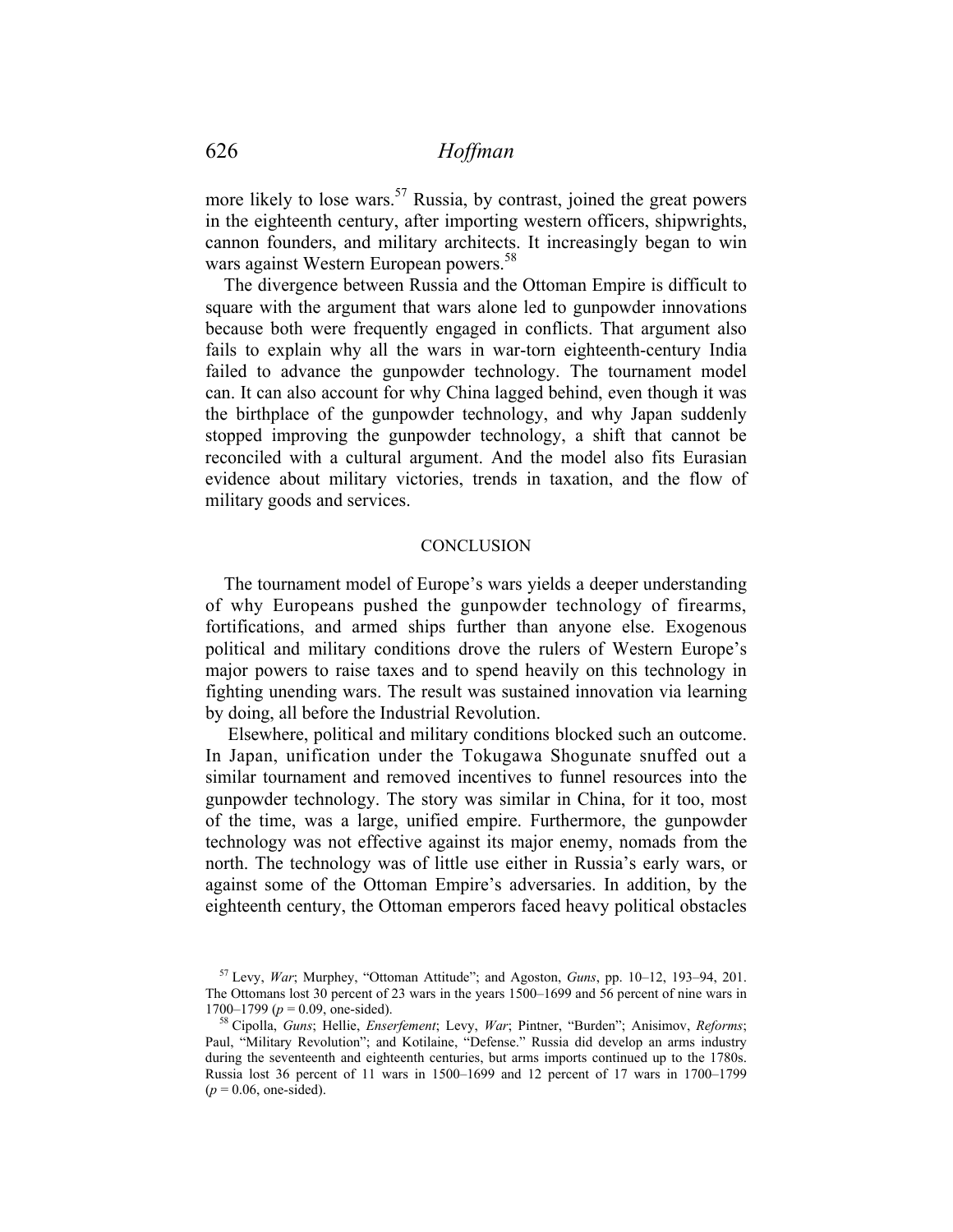to raising taxes. So did the leaders whose forces battled in unending wars in eighteenth-century India.

 The implication, according to the model, is that all of these parts of Eurasia would fall behind Western Europe in developing the gunpowder technology, and that the gap would grow over time, particularly in countries far from the leaders in Western Europe, because distance would slow the transfer of innovations, particularly if packages of complementary skills were involved. Both quantitative and qualitative evidence bears out this and the other predictions the model makes and argues against alternative explanations for Europe's dominance of the gunpowder technology. The argument about competition, for example, cannot explain why all the wars in eighteenth-century India failed to make it a center of military innovation.

 Europe's lead was not foreordained. Learning by doing would have been possible anywhere before the Industrial Revolution, provided that the exogenous political and military conditions were right. If the Mongols, for example, had not conquered China, then it might have remained divided, and the successors to the southern Song emperors might have had more of an incentive to funnel resources into the gunpowder technology. China, the birthplace of gunpowder, might not have fallen behind.

 But Europeans ended up dominating this technology, which allowed them to wage war at a distance. They were not posting huge infantry armies abroad, at least before the nineteenth century. But they could dispatch ships armed with cannons to prey upon trade in places as far away as Southeast Asia, and for protection, ship maintenance, and essential supplies of water and fresh food, the ships could rely upon European-style fortresses, which, when built in Asia or the Americas, could be defended with a relatively small force. The fortresses thus complemented the naval forces and allowed the Europeans to hold critical trading posts and to protect what land they conquered without sending large numbers of officers and men abroad, an expensive undertaking given the high mortality rates during long voyages. And further technological innovation in the nineteenth century (which a variant of the model can explain) made it possible to extend the conquests and create colonial empires.<sup>59</sup>

<sup>59</sup> Headrick, *Tools* and *Power*.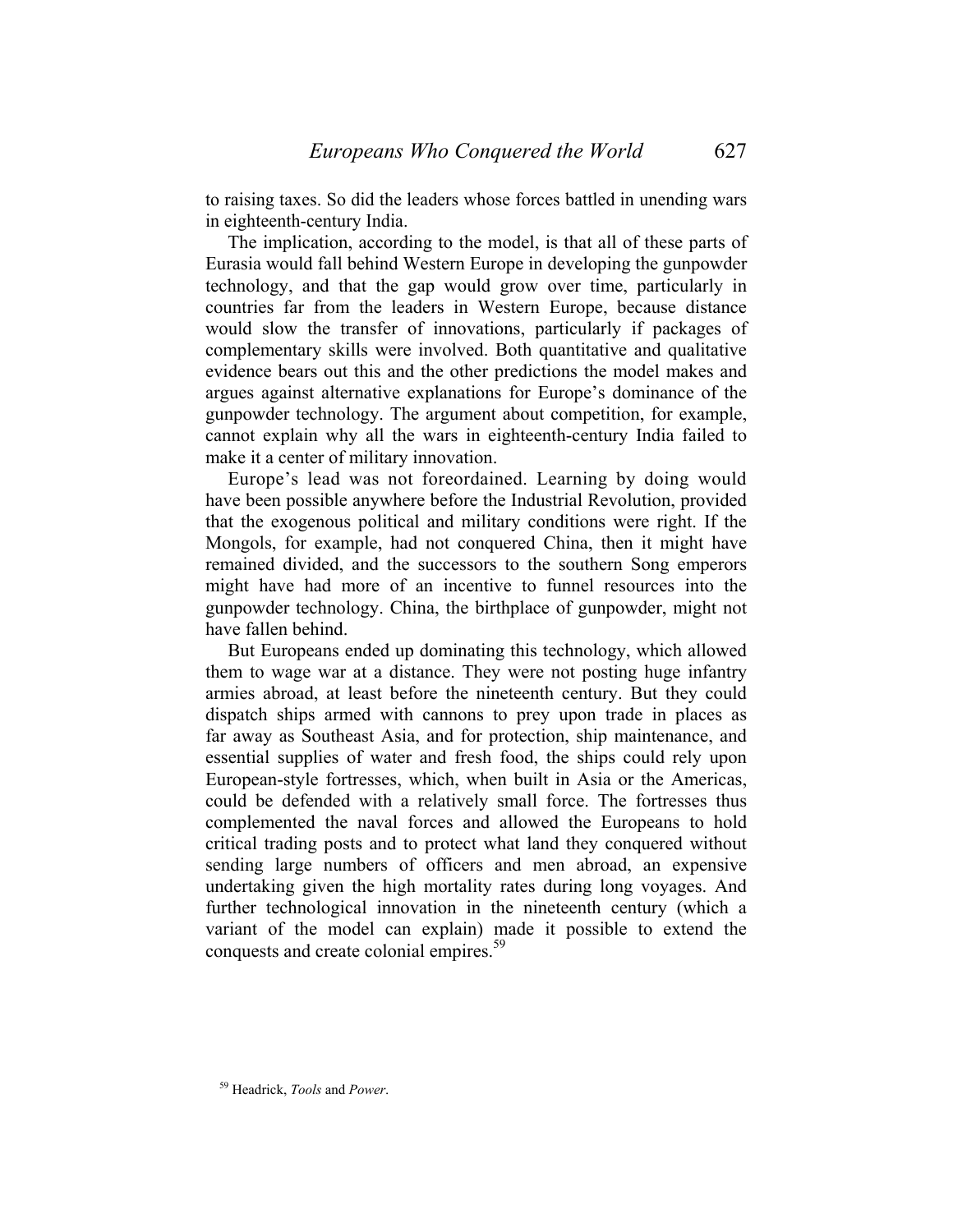#### REFERENCES

- Agoston, G. *Guns for the Sultan: Military Power and the Weapons Industry in the Ottoman Empire*. Cambridge: Cambridge University Press, 2005.
- Alam, M., and S. Subrahmanyam. "L'état moghol et sa fiscalité (XVIe‒XVIIIe siècles)." *Annales: Histoire, Sciences Sociales* 49 (1994): 189–217.
- Alavi, S. *The Sepoys and the Company: Tradition and Transition in Northern India, 1770‒1830*. Oxford: Oxford University Press, 1995.
- Alder, K. *Engineering the Revolution: Arms and Enlightenment in France, 1763–1815.* Princeton, NJ: Princeton University Press, 1997.
- Anisimov, E. V. *The Reforms of Peter the Great: Progress through Coercion in Russia.* London: M. E. Sharpe, 1993.
- Atwell, W. "The T'ai-ch'ang, T'ien-ch'i, and Ch'ung-chen Reigns, 1620–1644." In *The Cambridge History of China*, Volume 8, edited by J. K. Fairbank and D. C. Twitchett, 585–640. Cambridge: Cambridge University Press, 1988.
- Barfield, T. J. *The Perilous Frontier: Nomadic Empires and China*. Oxford: Blackwell, 1989.
- Barua, P. "Military Developments in India, 1750‒1850." *Journal of Military History* 58, no. 4 (1994): 599–616.
- Bell, D. A. *The First Total War: Napoleon's Europe and the Birth of Warfare As We Know It*. Boston and New York: Houghton Mifflin, 2007.
- Berry, M. E. *Hideyoshi*. Cambridge, MA: Harvard University Press, 1982.
- \_\_\_\_\_\_. "Public Peace and Private Attachment: The Goals and Conduct of Power in Early Modern Japan." *Journal of Japanese Studies* 12, no. 2 (1986): 237-71.
	- \_\_\_\_\_\_. "Presidential Address: Samurai Trouble: Thoughts on War and Loyalty." *The Journal of Asian Studies* 64, no. 4 (2005): 831-47.
- Black, J. *War and the World: Military Power and the Fate of Continents, 1450–2000.* New Haven, CT: Yale University Press, 1998.
- Bonaparte, N.-L., and I. Favé. *Etudes sur le passé et l'avenir de l'artillerie*. Paris: J. Dumaine, 1846‒1872.
- Boudriot, J., and H. Berti. *Les vaisseaux de 50 et 64 canons: Etude historique 1650‒1780*. Paris: ANCRE, 1994.
- Brandt, L., D. Ma, and T. G. Rawski. "From Divergence to Convergence: Reevaluating the History Behind China's Economic Boom." Working Paper, Economic History Department, London School of Economics, 2011.
- Brito, D. L., and M. D. Intriligator. "Conflict, War, and Redistribution." *The American Political Science Review* 79, no. 4 (1985): 943‒57.
- Brown, P. C. *Central Authority and Local Autonomy in the Formation of Early Modern Japan*. Stanford, CA: Stanford University Press, 1993.
- Brzoska, M. "World Military Expenditures." In *Handbook of Defense Economics*, edited by K. Hartley and T. Sandler, 45–67. Amsterdam: Elsevier, 1995.
- Chase, K. W. *Firearms: A Global History to 1700*. Cambridge, UK and New York: Cambridge University Press, 2003.
- Cipolla, C. M. *Guns, Sails, and Empires: Technological Innovation and the Early Phases of European Expansion, 1400‒1700*. New York: Pantheon Books, 1965.
- Clark, G. *A Farewell to Alms: A Brief Economic History of the World*. Princeton, NJ: Princeton University Press, 2007.
- Clodfelter, M. *Warfare and Armed Conflicts: A Statistical Guide to Casualty and Other Figures, 1500‒2000*. Jefferson, NC: McFarland, 2002.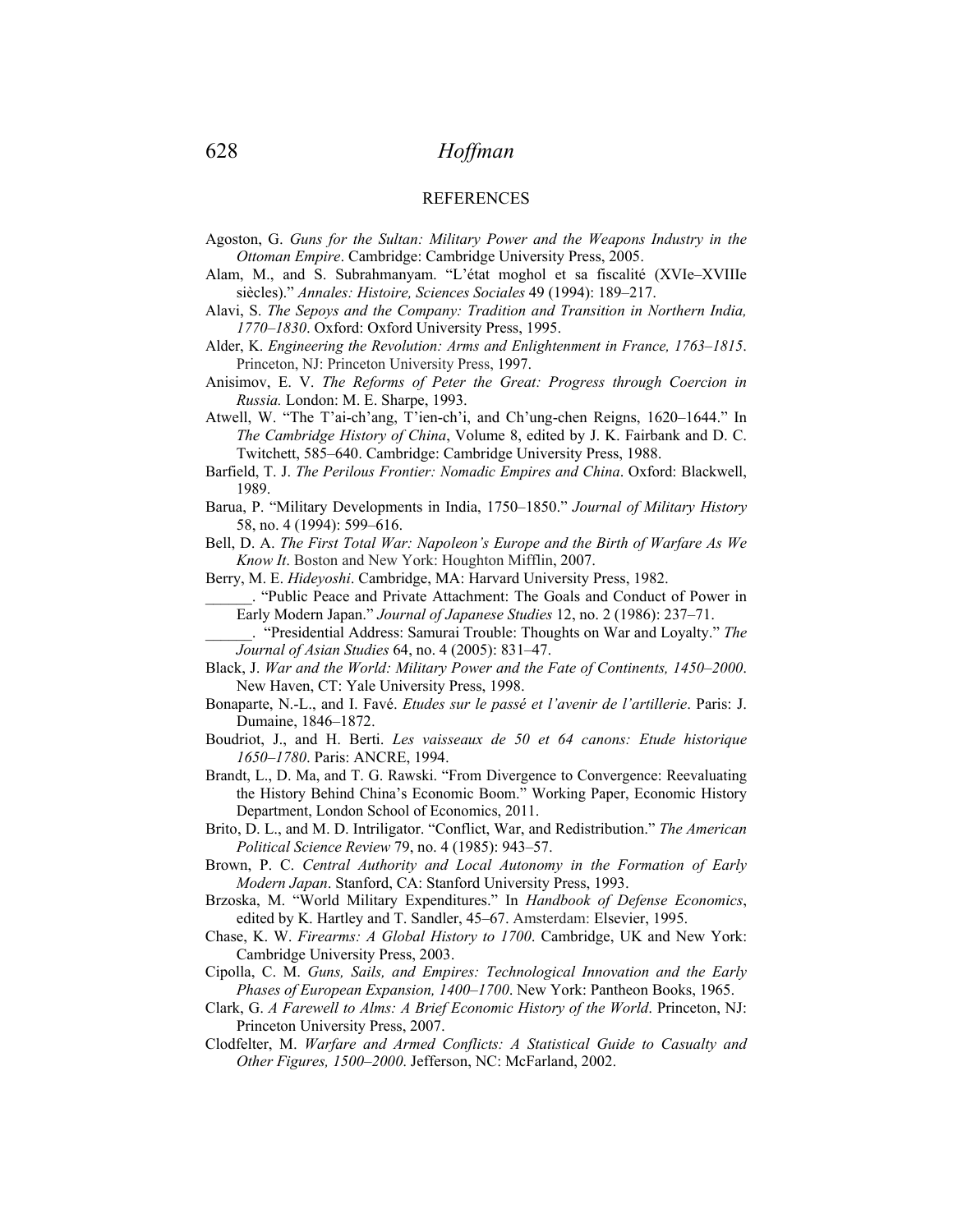- Cooper, R. G. S. *The Anglo-Maratha Campaigns and the Contest for India*. Cambridge: Cambridge University Press, 2003.
- Corvisier, A. et al. *Histoire militaire de la France*. Paris: Presses Universitaires de France, 1997.
- Dincecco, M. "Fiscal Centralization, Limited Government, and Public Revenues in Europe, 1650‒1913." *The Journal of Economic History* 69, no. 1 (2009): 48‒103.
- Esper, T. "Military Self-Sufficiency and Weapons Technology in Muscovite Russia." *Slavic Review* 28, no. 2 (1969): 185-208.
- Fearon, J. D. "Rationalist Explanations for War." *International Organization* 49, no. 3 (1995): 379‒414.
- Finer, S. E. *The History of Government*. Oxford: Oxford University Press, 1997.
- Fletcher, E., and M. Iyigun. "The Clash of Civilizations: A Cliometric Investigation." Working Paper, Institute for the Study of Labor, University of Colorado, 2010.
- Franke, H. "Siege and Defense of Towns in Medieval China." In *Chinese Ways in Warfare*, edited by F. A. Kiernan and J. K. Fairbank, 151–201. Cambridge, MA: Harvard University Press, 1974.
- Fullerton, R. L., and R. P. McAfee. "Auctioning Entry into Tournaments." *The Journal of Political Economy* 107, no. 3 (1999): 573–605.
- Garfinkel, M. R., and S. Skaperdas. "Economics of Conflict: An Overview." In *Handbook of Defense Economics*, Volume 2, edited by T. Sandler and K. Hartley, 649‒709. Amsterdam: Elsevier, 2007.
- Glete, J. *Navies and Nations: Warships, Navies, and State Building in Europe and America, 1500‒1800*. Stockholm: Almqvist & Wiksell International, 1993.
- Gommans, J. *Mughal Warfare: Indian Frontiers and High Roads to Empire, 1500–1700.* London: Taylor and Francis, 2003.
- Gommans, J., and D. H. A. Kolff, eds. *Warfare and Weaponry in South Asia, 1000–1800*. Oxford: Oxford University Press, 2001.
- Goodman, D. C. *Power and Plenty: Government, Technology, and Science in Philip II's Spain*. Cambridge: Cambridge University Press, 1988.
- Guilmartin, J. F. *Gunpowder and Galleys: Changing Technology and Mediterranean Warfare at Sea in the Sixteenth Century*. Cambridge: Cambridge University Press, 1974.
	- \_\_\_\_\_\_. "'The Guns of the Santissimo Sacramento'." *Technology & Culture* 24, no. 4  $(1983): 559 - 601$ .
	- . "Ideology and Conflict: The Wars of the Ottoman Empire, 1453–1606." Journal of Interdisciplinary History 18, no. 4 (1988): 721-47.

\_\_\_\_\_\_. *Galleons and Galleys*. London: Cassell, 2002.

- Hale, J. R. *War and Society in Renaissance Europe, 1450–1620*. Baltimore, MD: Johns Hopkins University Press, 1985.
- Hall, B. S. *Weapons and Warfare in Renaissance Europe: Gunpowder, Technology, and Tactics*. Baltimore, MD: Johns Hopkins University Press, 1997.
- Harding, R. *Amphibious Warfare in the Eighteenth Century: The British Expedition to the West Indies, 1740‒1742*. Woodbridge, UK: The Royal Historical Society, 1991.
- Headrick, D. R. *The Tools of Empire: Technology and European Imperialism in the Nineteenth Century*. New York and Oxford: Oxford University Press, 1981.
	- \_\_\_\_\_\_. *Power over Peoples: Technology, Environments, and Western Imperialism, 1400 to the Present*. Princeton, NJ: Princeton University Press, 2010.
- Hellie, R. *Enserfment and Military Change in Muscovy*. Chicago: University of Chicago Press, 1971.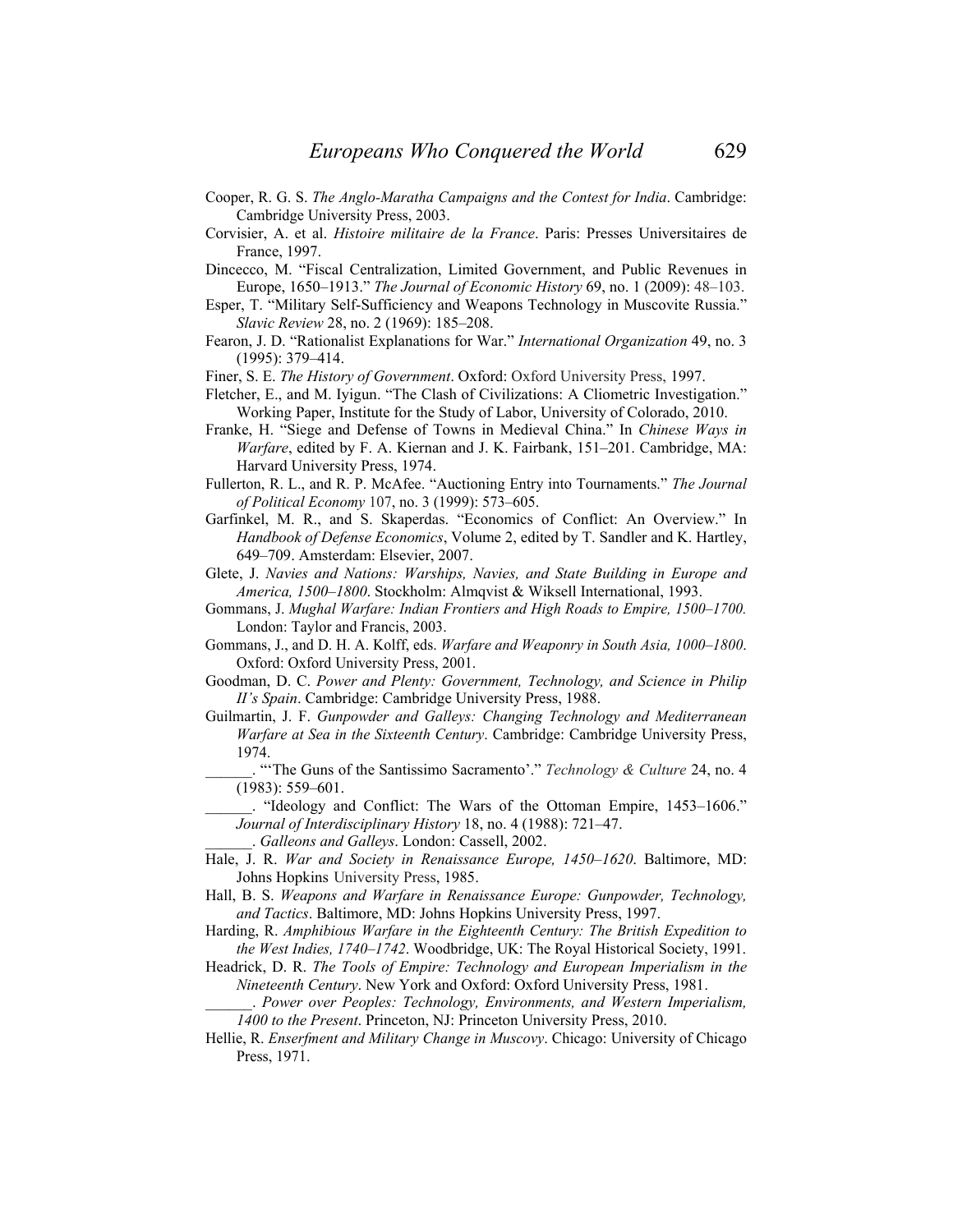Hoffman, P. T. *Growth in a Traditional Society*. Princeton, NJ: Princeton University Press, 1996.

\_\_\_\_\_\_. "The Politics and Economics of Europe's Comparative Advantage in Violence." Global Price and Income History Working Paper No. 13, December 2008.

\_\_\_\_\_\_. "Prices, the Military Revolution, and Western Europe's Comparative Advantage in Violence." *Economic History Review* 64, S1 (2011): 39‒59.

\_\_\_\_\_\_. "Why Was It Europeans Who Conquered the World?" California Institute of Technology, Social Science Working Paper 1344, March 2012.

Hoffman, P. T., and Kathryn Norberg, eds. *Fiscal Crises, Liberty, and Representative Government, 1450‒1789*. Stanford, CA: Stanford University Press, 1994.

- Hoffman, P. T., and J.-L. Rosenthal. "The Political Economy of Warfare and Taxation in Early Modern Europe: Historical Lessons for Economic Development." In *The Frontiers of the New Institutional Economics*, edited by J. N. Drobak and J. V. C. N. Nye, 31–55. San Diego, CA: Academic Press, 1997.
- Huang, R. "Military Expenditures in Sixteenth-Century China." *Oriens Extremus* 17  $(1970): 39 - 62.$

\_\_\_\_\_\_. "The Ming Fiscal Administration." *The Cambridge History of China*, Volume 8, edited by J. K. Fairbank and D. C. Twitchett, 106-71. Cambridge: Cambridge University Press, 1998.

Jackson, M. O., and M. Morelli. "Political Bias and War." *American Economic Review* 97, no. 4 (2007): 1353-73.

\_\_\_\_\_\_. "Strategic Militarization, Deterrence, and Wars." *Quarterly Journal of Political Science* 4, no. 4 (2009): 279–313.

- \_\_\_\_\_\_. "The Reasons for Wars: An Updated Survey." In *Handbook on the Political Economy of War*, edited by C. Coyne and R. Mathers, Part 3. New York: Elgar, 2011.
- Josson, H. and L. Willaert, eds. *Correspondance de Ferdinand Verbiest de la compagnie de Jésus (1623‒1688) Directeur de l'obervatoire de Pékin*. Brussels: Palais des académies, 1938.
- Kennedy, P. M. *The Rise and Fall of the Great Powers: Economic Change and Military Conflict from 1500 to 2000*. New York: Random House, 1987.
- Kolff, D. H. A. *Naukar, Rajput and Sepoy: The Ethnohistory of the Military Labour Market in Hindustan, 1450–1850.* Cambridge: Cambridge University Press, 1990.
- Kotilaine, J. T. "In Defense of the Realm: Russian Arms Trade and Production in the Seventeenth and Early Eighteenth Century." *The Military and Society in Russia: 1450‒1917*, edited by Eric Lohr and Marshall Poe, 94‒95. Leiden: Brill, 2002.

Kung, James. Personal communication of data on frequency of Chinese wars involving nomads, December 9, 2010.

- La Noue, F. d. *Discours politiques et militaires du seigneur de la Noue*. Basel: L'imprimerie de F. Forest, 1587.
- Lavery, B. *The Ship of the Line*. London: Naval Institute Press, 1983-1984.
- Levy, J. S. *War in the Modern Great Power System, 1945–1975*. Lexington: University Press of Kentucky, 1983.
- Li, B. "The Late Ming Military Reform under the Shadow of Financial Crisis." Utrecht, World Economic History Conference, 2009.
- Liu, G. W. "The Nexus of Power: Warfare, Market, and State Formation in Late Imperial China, 1000–1600." Utrecht, World Economic History Conference, 2009.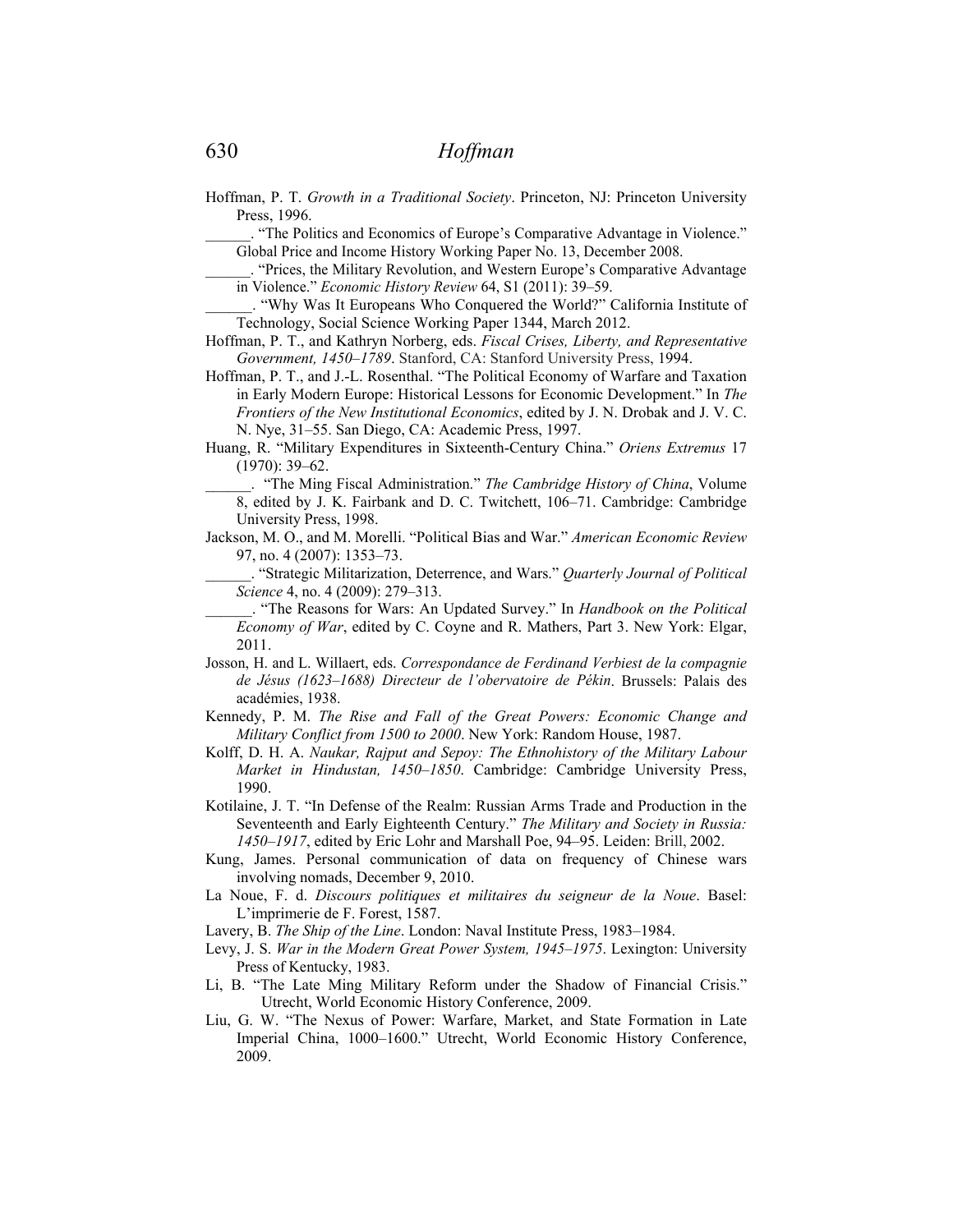- Lorge, P. *War, Politics and Society in Early Modern China: 900–1795*. London: Routledge, 2005.
- Lucas, R. E. "Making a Miracle." *Econometrica* 61, no. 2 (1993): 251‒72.
- Lynn, J. A. *Giant of the Grand Siècle: The French Army, 1610‒1715*. Cambridge, UK and New York: Cambridge University Press, 1997.
	- \_\_\_\_\_\_. "International Rivalry and Warfare." In *The Eighteenth Century*, edited by T. C. W. Blanning, 178–217. New York: Oxford University Press, 2000.
- Machiavelli, Niccolo. *The Prince*. Tr. James B. Atkinson. Indianapolis: Bobbs-Merrill, 1977.
- Mallett, M. E. *Mercenaries and Their Masters: Warfare in Renaissance Italy*. Totowa, NJ: Rowman and Littlefield, 1974.
- Martin, C., and G. Parker. *The Spanish Armada*. Manchester: Manchester University Press, 1999.
- Mathias, P., and P. O'Brien. "Taxation in Britain and France, 1715–1810: A Comparison of the Social and Economic Incidence of Taxes Collected for the Central Government." *Journal of European Economic History* 5 (1976): 601–50.
- Mattingly, G. "International Diplomacy and International Law." *The New Cambridge Modern History*, edited by R. B. Wernham, 149‒70. Cambridge: Cambridge University Press, 1968.
- McBride, M., and S. Skaperdas. "Explaining Conflict in Low-Income Countries: Incomplete Contracting in the Shadow of the Future. In *Institutions and Norms in Economic Development*, edited by M. Gradstein and K. A. Konrad, 141-61. Cambridge, MA: MIT, 2007.
- McNeill, W. H. *Europe's Steppe Frontier*. Chicago: University of Chicago Press, 1964.
- Minost, L. "Jean II Maritz (1711–1790): La fabrication des canons au XVIIIe siècle." *Cahiers d'Etudes et de Recherches du Musée de l'Armée* hors-série numéro 2  $(2005): 1 - 287.$
- Mokyr, J. *The Gifts of Athena: Historical Origins of the Knowledge Economy*. Princeton, NJ: Princeton University Press, 2002.
- Murphey, R. "The Ottoman Attitude Towards the Adoption of Western Technology: The Role of Efrenci Technicians in Civil and Military Applications." In *Contributions à l'histoire économique et sociale de l'Empire ottoman*, edited by J. L. Bacqué-Gramont and P. Dumont, 287–98. Louvain, Belgique: Peeters Publishers, 1983.
- Myers, R. H., and Y.-C. Wang. "Economic Developments, 1644–1800." In *The Cambridge History of China*, Volume 9, edited by J. K. Fairbank and D. C. Twitchett, 563–646. Cambridge: Cambridge University Press, 2002.
- Needham, J. *Science and Civilisation in China*. Cambridge: Cambridge University Press, 1954‒.
- Pamuk, S., and K. Karaman. "Ottoman State Finances in European Perspective, 1500–1914." *The Journal of Economic History* 70, no. 3 (2010): 593–627.
- Parker, G. *The Military Revolution: Military Innovation and the Rise of the West, 1500‒1800*. Cambridge, UK and New York: Cambridge University Press, 1996.
- Parrot, D. Richelieu's Army: War, Government, and Society in France, 1624–1642. Cambridge: Cambridge University Press, 2001.
- Parry, V. J., and M. E. Yapp, eds. *War, Technology, and Society in the Middle East*. London: Oxford University Press, 1975.
- Parthasarathi, P. *Why Europe Grew Rich and Asia Did Not: Global Economic Divergence, 1600‒1850.* Cambridge: Cambridge University Press, 2011.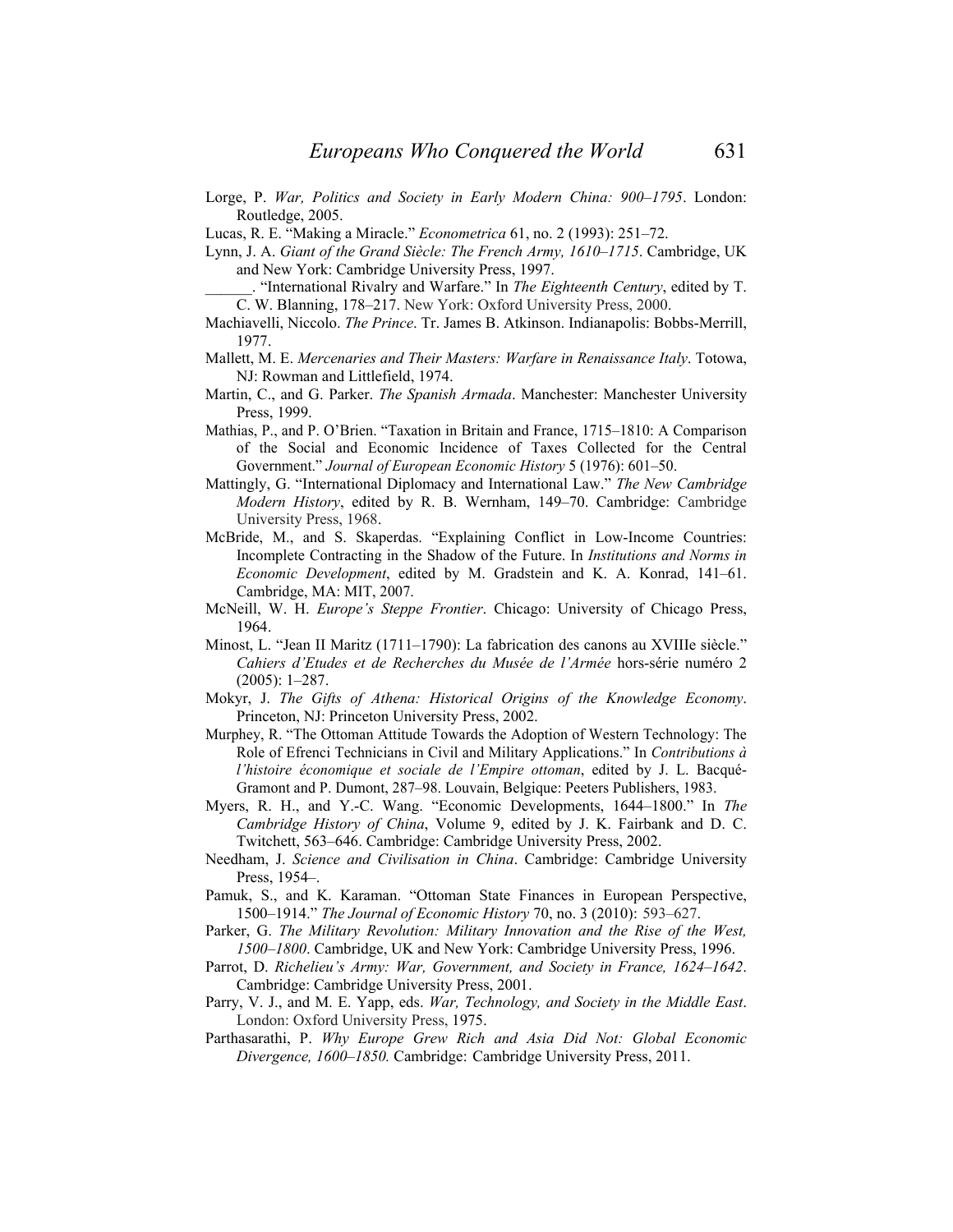- Paul, M. C. "The Military Revolution in Russia, 1550–1682." *Journal of Military History* 68, no. 1 (2004): 9–45.
- Perdue, P. C. *China Marches West: The Qing Conquest of Central Eurasia*. Cambridge, MA: Belknap Press of Harvard University Press, 2005.
- Pettegree, A. "Elizabethan Foreign Policy." *The Historical Journal* 31, no. 4 (1988): 965‒72.
- Pintner, W. M. "The Burden of Defense in Imperial Russia, 1725–1914." Russian *Review* 43, no. 3 (1984): 231-59.
- Powell, R. "Guns, Butter, and Anarchy." *The American Political Science Review* 87, no. 1 (1993): 115‒32.
- Pryor, J. R. *Geography, Technology, War: Studies in the Maritime History of the Mediterranean, 649‒1571.* Cambridge: Cambridge University Press, 1988.
- Reischauer, E. O., J. K. Fairbank, and A. M. Craig. *A History of East Asian Civilization*. Boston: Houghton Mifflin, 1960.
- Rodger, N. A. M. *The Command of the Ocean: A Naval History of Britain, 1649–1815.* New York: W. W. Norton & Company, 2004.
- Rossabi, M. "The Ming and Inner Asia." In *The Cambridge History of China*, Volume 8, edited by D. C. Twitchett and F. W. Mote, 221-71. Cambridge: Cambridge University Press, 1998.
- Roy, K. "The Hybrid Military Establishment of the East India company in South Asia: 1750‒1849." *Journal of Global History* 6, no. 2 (2011):195‒218.
- Roy, T. "Rethinking the Origins of British India: State Formation and Military-Fiscal Undertakings in an Eighteenth-Century World Region." Beijing, Centre for China in the World Economy, Tsinghua University, 2010.
- Schroeder, P. *The Transformation of European Politics, 1763–1848*. Oxford: Oxford University Press, 1994.
- Smith, T. C. "The Land Tax in the Tokugawa Period." *The Journal of Asian Studies* 18, no. 1 (1958): 3‒19.
- Sng, T.-H. "Size and Dynastic Decline: The Principal Agent Problem in Late Imperial China, 1700–1850." Unpublished Manuscript, Princeton University, Niehaus Center for Globalization and Governance, 2011.
- Sonnino, P., ed. *Louis XIV King of France and of Navarre: Mémoires for the Instruction of the Dauphin.* New York, Free Press, 1970.
- Spence, J. D. To Change China: Western Advisers in China, 1620–1960. Boston: Little Brown, 1969.
- Stearns, P. N., ed. *The Encyclopedia of World History.* Boston**:** Houghton Mifflin, 2001.
- Stein, B. "State Formation and Economy Reconsidered." *Modern Asian Studies* 19, no. 3 (1984): 387–413.
- Subrahmanyam, S. "The Kagemusha Effect: The Portuguese Firearms and the State in Early Modern South India." *Moyen Orient et Océan Indien, XVIe‒XIXe siècles* 4  $(1987): 97 - 123.$
- Tilly, C. *Coercion, Capital, and European States, AD 990-1990*. Cambridge, MA: Blackwell, 1990.
- Totman, C. "Review of Giving Up the Gun: Japan's Reversion to the Sword, 1543‒1879. By Noel Perrin." *The Journal of Asian Studies* 39, no. 3 (May 1980): 599‒601.
- Väth, A. *Johann Adam Schall von Bell S. J. Missionar in China, kaiserlicher Astronom und Ratgeber am Hofe von Peking, 1592‒1666*. Nettetal: Steyler Verlag, 1991.